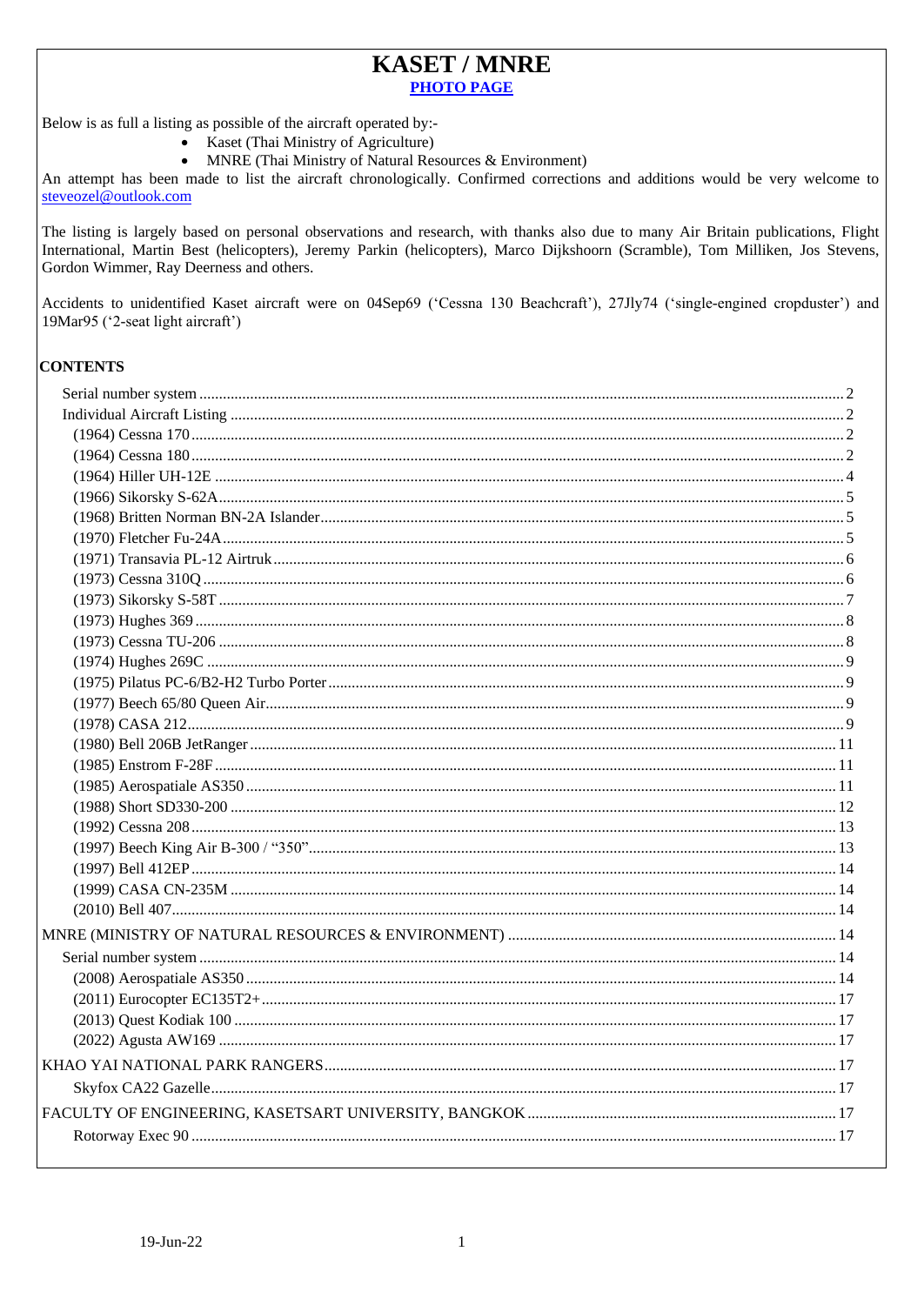#### <span id="page-1-0"></span>**Serial number system**

Initially, aircraft operated with civil registrations in the standard HS- series. However from about 1969 (maybe as early as 1967) Kaset introduced their own serial number system with initially three, and more recently four or sometimes five, numbers. The first numbers indicates the type and the last two or three numbers the individual serial. Existing aircraft were removed from the civil aircraft register and re-serialled in the new system.

For example type 2 was the Cessna 180, and the existing aircraft were re-serialled 201, 202, 203 etc. Type 15 is the CASA 212, and aircraft are serialled 1511, 1512 etc. Type 1 was probably the Cessna 170, but they were withdrawn from service at about the time the new system came into operation and do not seem to have worn serials in the 101, 102 etc range. At present the system has reached Type 23 (the Bell 407).

## <span id="page-1-1"></span>**Individual Aircraft Listing**

In the aircraft listings below, the suffix \* after a serial or c/n indicates that this has been physically checked against the airframe.

Details of previous and subsequent histories shown in green italics thus *[nnnnn]*

<span id="page-1-3"></span><span id="page-1-2"></span>

| Type              | Serial Worn        | Previous Identity      | C/n   | Notes                                                                                                                                                                                                                                                                                                                                                                                                                                                                                                                                                                             |
|-------------------|--------------------|------------------------|-------|-----------------------------------------------------------------------------------------------------------------------------------------------------------------------------------------------------------------------------------------------------------------------------------------------------------------------------------------------------------------------------------------------------------------------------------------------------------------------------------------------------------------------------------------------------------------------------------|
| (1964) Cessna 170 |                    |                        |       |                                                                                                                                                                                                                                                                                                                                                                                                                                                                                                                                                                                   |
| 170B              | <b>HS-RAA</b>      | $N11B$ , $(RTAF)$      | 26219 | regd 04May64 to Ministry of Agriculture; fate not<br>known                                                                                                                                                                                                                                                                                                                                                                                                                                                                                                                        |
| 170B              | <b>HS-RAB</b>      | (N2586C), N11B, (RTAF) | 26230 | exported to Thailand (Thai Technical Services,<br>Bangkok) 19Feb54 (E-25790); regd 04May64 to<br>Ministry of Agriculture; to HS-CHB Nov69                                                                                                                                                                                                                                                                                                                                                                                                                                         |
| 170B              | <b>HS-RAC</b>      | (N2587C), N11B, (RTAF) | 26231 | regd 04May64 to Ministry of Agriculture; to HS-<br>CHC Mar70                                                                                                                                                                                                                                                                                                                                                                                                                                                                                                                      |
| 170B              | <b>HS-RAD</b>      | (N2705C), N11B, (RTAF) | 26249 | test flown 09Feb54; exported to Thailand (Thai<br>Technical Services, Bangkok) 11Mar54 (E-25799);<br>regd 04May64 to Ministry of Agriculture; to HS-<br>CHD Nov70                                                                                                                                                                                                                                                                                                                                                                                                                 |
| (1964) Cessna 180 |                    |                        |       |                                                                                                                                                                                                                                                                                                                                                                                                                                                                                                                                                                                   |
| 180E              | <b>HS-RAE, 201</b> | N11B                   | 51179 | exported to Thailand 14Sep62; regd 04May64 to<br>Ministry of Agriculture; to Kaset 201 (possibly<br>Sep69); noted Feb71 & Mar71; sold to Frank E.<br>Fee 1986; to N666BS Dec92                                                                                                                                                                                                                                                                                                                                                                                                    |
| 180E              | <b>HS-RAF, 202</b> | N11B                   | 51181 | exported to Thailand 21Sep62; regd 04May64 to<br>Ministry of Agriculture; to Kaset 202 (possibly<br>Sep69)                                                                                                                                                                                                                                                                                                                                                                                                                                                                        |
| 180E              | <b>HS-RAG, 203</b> | N11B                   | 51182 | exported to Thailand 21Sep62; regd 04May64 to<br>Ministry of Agriculture; to Kaset 203 (possibly<br>Sep69); noted Mar71                                                                                                                                                                                                                                                                                                                                                                                                                                                           |
| 180H              | <b>HS-RAH, 204</b> | N2405F, N11B           | 51605 | test flown 18Aug65; exported to Thailand (Thavi<br>General Services Co, Bangkok) 03Sep65 (E-<br>62259); ferry permit issued to N11B 04Sep65 for<br>flight from Wichita, KS to New Orleans, LA for<br>shipping; regd 14Dec65 to Ministry of Agriculture;<br>to Kaset 204; sold to Frank E. Fee 1986; [stored]<br>with Aviation Industries Inc (Fort Worth, TX) from<br>31Mar86; undated BoS from Frank E. Fee to<br>Aviation Industries Inc (Fort Worth, TX); BoS from<br>Aviation Industries Inc to James Haag, Roger von<br>Grote & Dale Williamson 29Apr88]; to N180DC<br>Jun88 |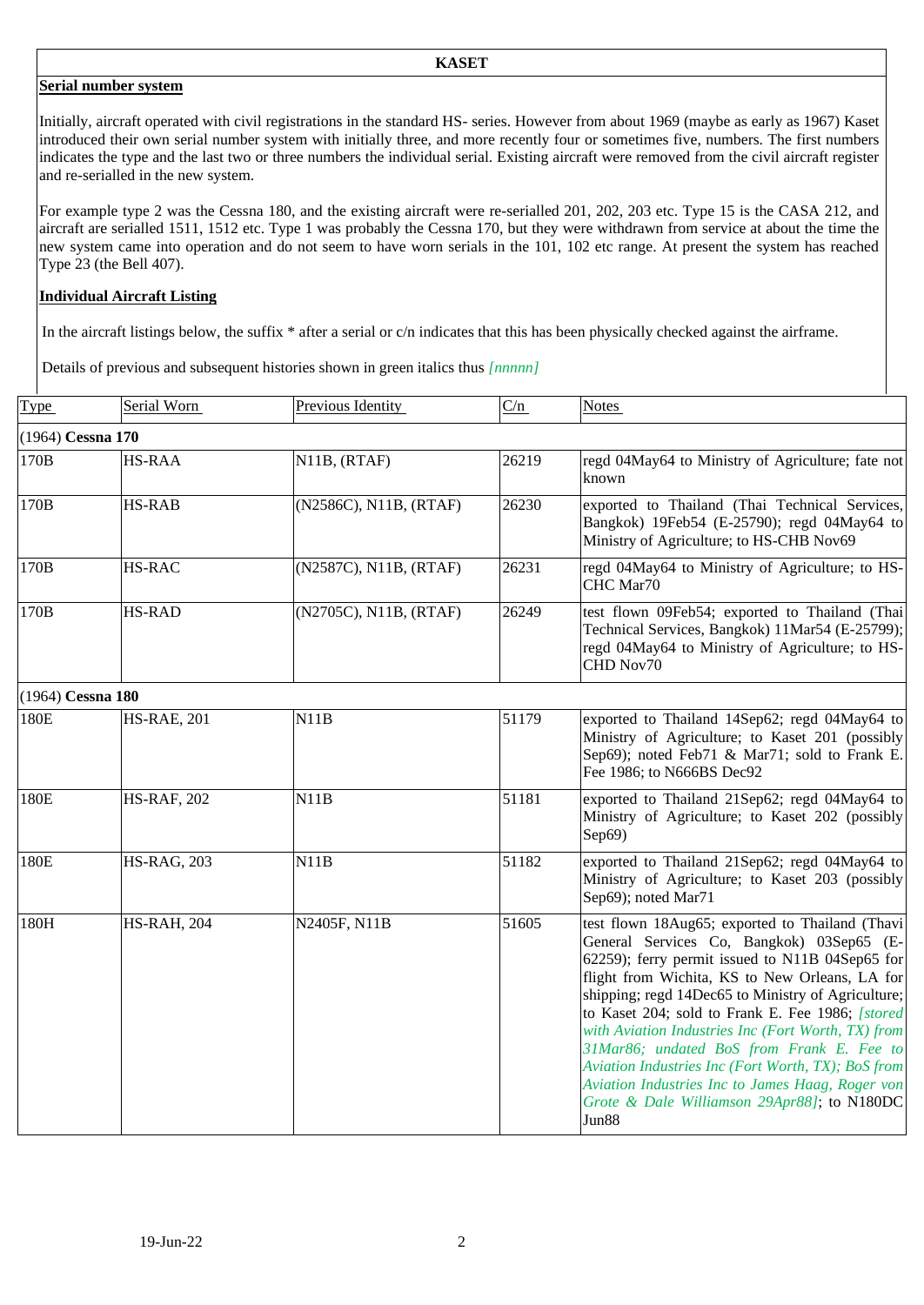| Type | Serial Worn         | Previous Identity | C/n   | <b>Notes</b>                                                                                                                                                                                                                                                                                                                                                                                                                                                                                                                                                                                                                                                                                                                                                               |
|------|---------------------|-------------------|-------|----------------------------------------------------------------------------------------------------------------------------------------------------------------------------------------------------------------------------------------------------------------------------------------------------------------------------------------------------------------------------------------------------------------------------------------------------------------------------------------------------------------------------------------------------------------------------------------------------------------------------------------------------------------------------------------------------------------------------------------------------------------------------|
| 180H | <b>HS-RAI, 205</b>  | N2406F, N11B      | 51606 | test flown 23Aug65; exported to Thailand (Thavi<br>General Services Co, Bangkok) 03Sep65 (E-<br>62260); ferry permit issued to N11B 04Sep65 for<br>flight from Wichita, KS to New Orleans, LA for<br>shipping; N2406F canx 13Sep65; HS-RAI regd<br>14Dec65 to Ministry of Agriculture; to Kaset 205;<br>noted Jun71; sold to Frank E. Fee 1986; [stored at<br>Mangham, TX until moved (unairworthy) to Circle<br>R Ranch, Malakoff, TX Oct86; BoS from Frank E.<br>Fee to Aviation Industries Inc (Fort Worth, TX)<br>15Jan87; BoS from Aviation Industries Inc to<br>Royall Aircraft Restoration Inc (Malakoff, TX)<br>15Jan87; BoS from Royall Aircraft Restoration Inc<br>to Walter Fuller Aircraft Sales Inc (Addison, TX)<br>15Jan87; to N180P Feb87]; to N73BT Feb89 |
| 180H | <b>HS-RAJ</b> , 206 | N2407F, N11B      | 51607 | test flown 01Sep65; exported to Thailand (Thavi<br>General Services Co, Bangkok) 16Sep65 (E-<br>$62261$ ; ferry permit issued to N11B 16Sep65 for<br>flight from Wichita, KS to New Orleans, LA for<br>shipping; regd 14Dec65 to Ministry of Agriculture;<br>to Kaset 206; noted Feb71 & Jun71; sold to Frank<br>E. Fee 1986; [stored at Mangham, TX Apr86 until<br>moved (unairworthy) to Circle R Ranch, Malakoff,<br>TX Oct86; BoS from Frank E. Fee to Aviation<br>Industries Inc (Fort Worth, TX) 15Jan87; BoS<br>from Aviation Industries Inc to Royall Aircraft<br>Restoration Inc (Malakoff, TX) 15Jan87; BoS from<br>Royall Aircraft Restoration Inc to Charles E.<br>Painter (Dallas, TX) 15Jan87]; to N180CP Mar87;<br>[to N180GH Mar88]                        |
| 180H | <b>HS-RAK, 207</b>  | N11B              | 51757 | exported to Thailand 27Jly66; regd 04Nov66 to<br>Ministry of Agriculture; ground run 22Nov66; test<br>flight 23Nov66; to Kaset 207 02Dec66; noted<br>Feb71 & Jun71; sold to Frank E. Fee 1986;<br>[stored at Mangham, TX until moved<br>(unairworthy) to Circle R Ranch, Malakoff, TX<br>Sept/Oct86; undated BoS from Frank E. Fee to<br>Aviation Industries Inc (Fort Worth, TX); undated<br><b>BoS from Aviation Industries Inc to Royall Aircraft</b><br>Restoration Inc (Malakoff, TX); still at Circle R<br>Ranch, Malakoff, TX under restoration Jun87]; to<br>N180J Oct87                                                                                                                                                                                           |
| 180H | <b>HS-RAL, 208</b>  | N11B              | 51760 | exported to Thailand 04Aug66; regd 04Nov66 to<br>Ministry of Agriculture; to Kaset 208; noted Mar71<br>& Jun71; sold to Frank E. Fee 1986; <i>[BoS from</i> ]<br>Frank E. Fee to Aviation Industries Inc (Fort<br>Worth, TX) 02Feb86]; to N3473C May86                                                                                                                                                                                                                                                                                                                                                                                                                                                                                                                     |
| 180H | <b>HS-RAM, 209</b>  | N11B              | 51762 | exported to Thailand 29Jly66; regd 04Nov66 to<br>Ministry of Agriculture; to Kaset 209; noted<br>Mar71; sold to Frank E. Fee 1986; [stored at<br>Mangham, TX until moved (unairworthy) to Circle<br>R Ranch, Malakoff, TX; undated (1986) BoS from<br>Frank E. Fee to Aviation Industries Inc (Fort<br>Worth, TX); undated (probably Oct86) BoS from<br>Aviation Industries Inc to Royall Aircraft<br>Restoration Inc (Malakoff, TX)]; to N180DR Oct86                                                                                                                                                                                                                                                                                                                     |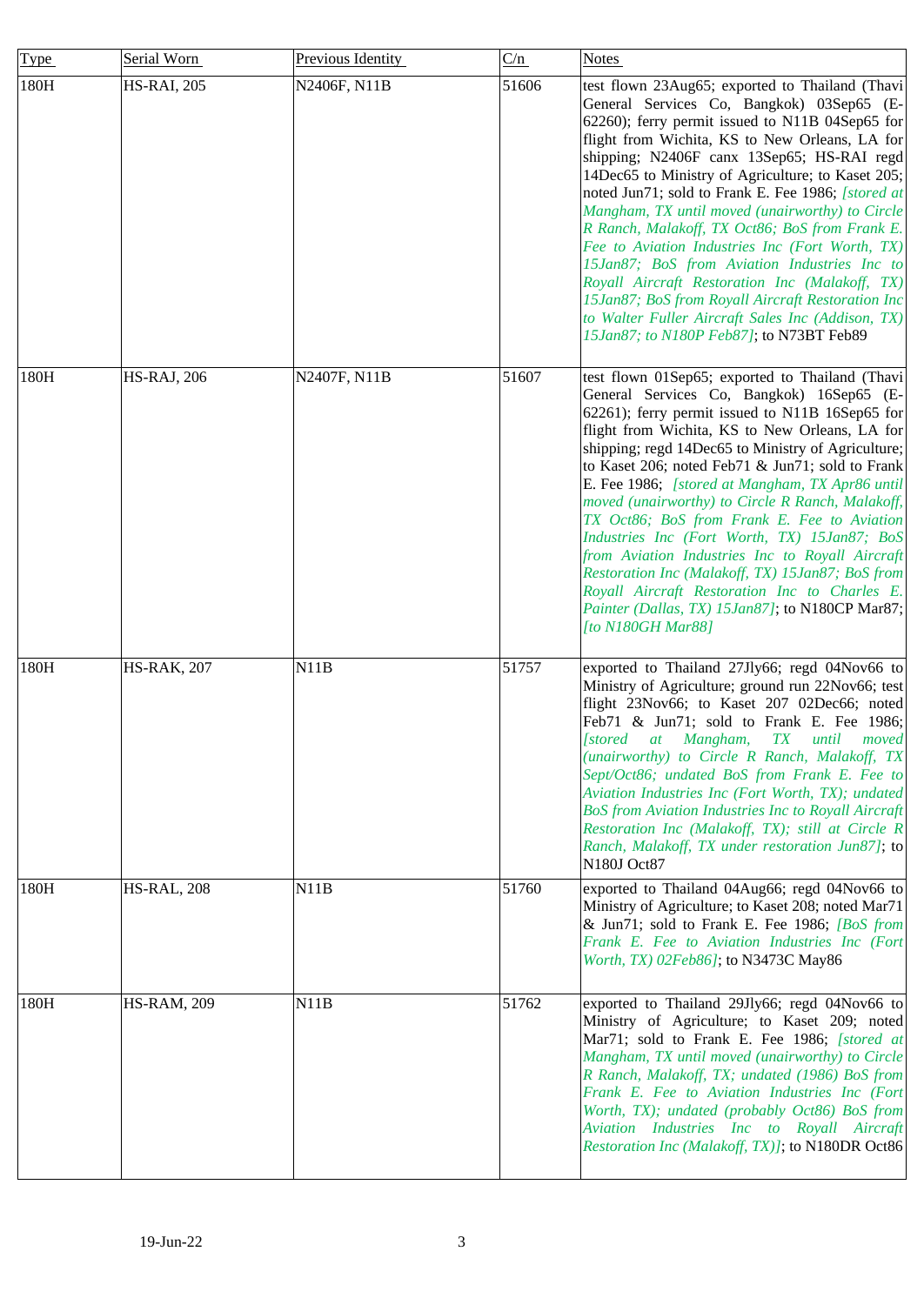<span id="page-3-0"></span>

| Type                 | Serial Worn                                   | Previous Identity           | C/n    | <b>Notes</b>                                                                                                                                                                                                                                                                                                                                                                                                                                                                                                                                                                                                                                                                                                                                                                                                                                                                                                                                                                 |
|----------------------|-----------------------------------------------|-----------------------------|--------|------------------------------------------------------------------------------------------------------------------------------------------------------------------------------------------------------------------------------------------------------------------------------------------------------------------------------------------------------------------------------------------------------------------------------------------------------------------------------------------------------------------------------------------------------------------------------------------------------------------------------------------------------------------------------------------------------------------------------------------------------------------------------------------------------------------------------------------------------------------------------------------------------------------------------------------------------------------------------|
| 180J                 | 210                                           | N42540                      | 52362  | mfg 1973; Export CofA E E116258 from Cessna<br>Aircraft Co to Rex Aviation (SEA) Pty Ltd<br>(Singapore) 19Jly73; noted May96; to Kaset<br>Museum, Nakhon Sawan by Apr04; replaced by<br>211 by Dec08; to 'Tango', Don Mueang by Sep11                                                                                                                                                                                                                                                                                                                                                                                                                                                                                                                                                                                                                                                                                                                                        |
| 180K                 | 211                                           | N2529K                      | 52971* | mfg 1978; exported to Thailand 24Oct78; noted<br>stored at Nakhon Sawan May96 thro' May06; to<br>Kaset Museum by Dec08; noted thro' Jan14; gone<br>by Jan16; back in Museum, restored, by Jan17;<br>noted thro' Jan18; not noted Dec18; to MrA<br>International Aviation School, Pak Kret by Jan20<br>(probably in 2018); [c/n 52971]                                                                                                                                                                                                                                                                                                                                                                                                                                                                                                                                                                                                                                        |
| (1964) Hiller UH-12E |                                               |                             |        |                                                                                                                                                                                                                                                                                                                                                                                                                                                                                                                                                                                                                                                                                                                                                                                                                                                                                                                                                                              |
|                      | Five UH-12 reported current 1972<br>$\bullet$ |                             |        |                                                                                                                                                                                                                                                                                                                                                                                                                                                                                                                                                                                                                                                                                                                                                                                                                                                                                                                                                                              |
| UH-12E-4             | <b>HS-RAN, 301</b>                            |                             | 2248   | exported to Thailand 02Jly64; 'test flight at Royal<br>Thai Police' 17Aug64 recorded in logbook; regd<br>16Nov64 to Ministry of Agriculture; to Kaset 301;<br>listed current 05Sep69; sold to York Helicopter Pty<br>Ltd (Kurada, Queensland) Aug93; TT 2374.80hrs;<br>[BoS from York Helicopter Pty to James R.<br>McQuaid 24Aug93; shipped to Mineral Wells, TX<br>(with 305, 307 $\&$ 308) $\&$ stored there; pod noted at<br>Fort Wolters Helicopters 2003; BoS from James R.<br>McQuaid to Fort Wolters Helicopters (Mineral<br>Wells, TX) 29May03; Aircraft Registration<br>Application for N7090Q 29May03; current Aug15]                                                                                                                                                                                                                                                                                                                                             |
| <b>UH-12L-4</b>      | HS-RAP, 302 (?)                               | N90454                      | 2504   | regd 27Jly65 to Ministry of Agriculture; <i>probably</i><br>to Kaset 302; not listed current 05Sep69                                                                                                                                                                                                                                                                                                                                                                                                                                                                                                                                                                                                                                                                                                                                                                                                                                                                         |
| <b>UH-12E</b>        | HS-RAQ, 303 (?)                               | N90478 (FAA file destroyed) | 2371   | exported to Thailand 02Jun66; regd 15Sep66 to<br>Ministry of Agriculture; <b>probably</b> to Kaset 303; not<br>listed current 05Sep69; boom noted behind Kaset<br>heliport, Khlong Luang fire station Aug96; gone<br>by $Jan00$                                                                                                                                                                                                                                                                                                                                                                                                                                                                                                                                                                                                                                                                                                                                              |
| <b>UH-12E</b>        | 304                                           | N9761C                      | 2140   | [BoS from Hiller Aircraft Corp to Mississippi<br>Valley Helicopters Inc (St Louis, MO) 17May62;<br>CofA issued 31May62; CofR to Mississippi Valley<br>Helicopters Inc 25Jun62; TT 940:00hrs at<br>10Sep63; repossessed by Beverly Bank 01Feb64;<br>BoS from Beverly Bank to Gaylon Sprimont<br>(Chicago, IL) 03Feb64; BoS from Gaylon<br>Sprimont to Air-Florida Inc (Lakeland, FL)<br>06Feb64; BoS from Air-Florida Inc to Merric Inc<br>(Fairbanks, AK) 14Oct65; BoS from Merric Inc to<br>Sierra Aviation (Porterville, CA) 08Sep70; CofR to<br>Sierra Aviation 01Oct70); sold to Pioneer<br>Engineering Co. Ltd (Bangkok) for Kaset Feb71;<br>exported to Thailand 17Sep72 (E-32589); to Kaset<br>304; boom noted behind Kaset heliport, Khlong<br>Luang, fire station Aug96; gone by Jan00; to<br>Saraburi Aero Park by Apr07; [N9761C belatedly<br>canx as Expired 26Nov12]; noted at Saraburi Aero<br>Park thro' Feb18; to Don Mueang Technical<br>College 08/09Sep19 |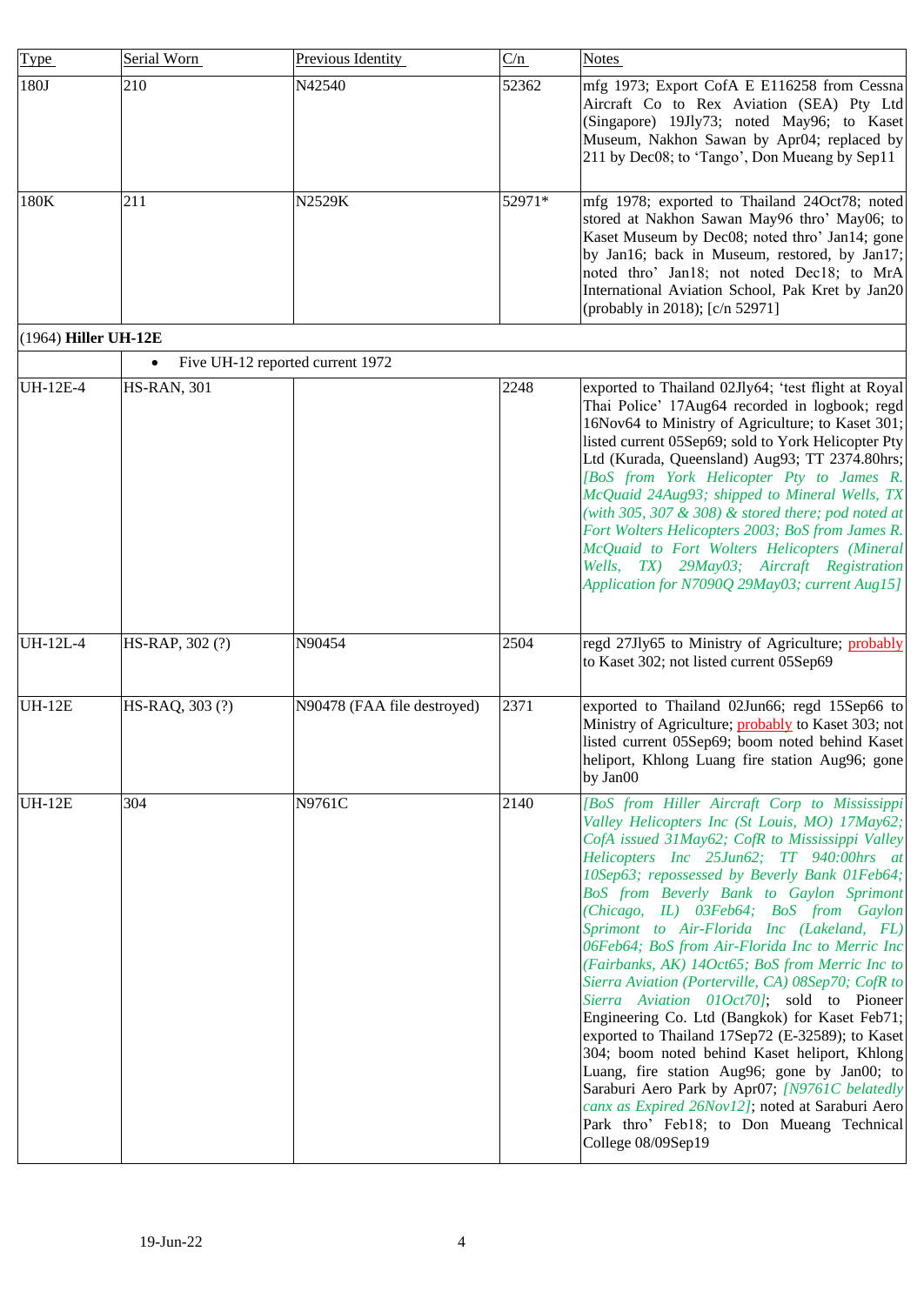<span id="page-4-2"></span><span id="page-4-1"></span><span id="page-4-0"></span>

| Type                   | Serial Worn                          | Previous Identity     | C/n   | <b>Notes</b>                                                                                                                                                                                                                                                                                                                                                                                                                                                                                                                                                                                                                             |
|------------------------|--------------------------------------|-----------------------|-------|------------------------------------------------------------------------------------------------------------------------------------------------------------------------------------------------------------------------------------------------------------------------------------------------------------------------------------------------------------------------------------------------------------------------------------------------------------------------------------------------------------------------------------------------------------------------------------------------------------------------------------------|
| <b>UH-12E</b>          | 305                                  |                       | 5100  | exported to Thailand (The UAT Co Ltd) 09Jly79<br>(E-176931); sold to York Helicopter Pty Ltd<br>(Kurada, Queensland) Aug93; TT 1,256.40hrs;<br>[BoS from York Helicopter Pty to James R.<br>McQuaid 24Aug93; shipped to Mineral Wells, TX<br>(with 301, 307 $\&$ 308) $\&$ stored there; BoS from<br>James R. McQuaid to Fort Wolters Helicopters<br>29May03; Aircraft<br>(Mineral Wells,<br>$TX$ )<br>Registration Application for N70904 29May03;<br>current Aug15]                                                                                                                                                                    |
| <b>UH-12E</b>          | 306                                  |                       | 5101  | exported to Thailand (The UAT Co Ltd) 09Jly79<br>$(E-176932)$                                                                                                                                                                                                                                                                                                                                                                                                                                                                                                                                                                            |
| <b>UH-12E</b>          | 307                                  | N4033K                | 5181  | CofA for N4033K 12Oct81; exported to Thailand<br>(The UAT Co Ltd) 16Oct81 (E-197923); N4033K<br>canx 27Oct81; sold to York Helicopter Pty Ltd<br>(Kurada, Queensland) Aug93; TT 621.00hrs; [BoS]<br>from York Helicopter Pty to James R. McQuaid<br>24Aug93; shipped to Mineral Wells, TX (with 301,<br>305 & 308) & stored there; pod noted at Fort<br>Wolters Helicopters 2003; BoS from James R.<br>McQuaid to Fort Wolters Helicopters (Mineral<br>Wells, TX) 29May03; Aircraft Registration<br>Application for N7090V 29May03; current Aug15]                                                                                       |
| <b>UH-12E</b>          | 308                                  | N4034F                | 5188  | CofA for N4034F 17Mar82; exported to Thailand<br>(The UAT Co Ltd) 19Mar82 (E-201576); N4034F<br>canx 24Mar82; sold to York Helicopter Pty Ltd<br>(Kurada, Queensland) Aug93; TT 573.40hrs; [BoS]<br>from York Helicopter Pty to James R. McQuaid<br>24Aug93; shipped to Mineral Wells, TX (with 301,<br>305 & 307) & stored there; boom noted at Fort<br>Wolters Helicopters 2003; BoS from James R.<br>McQuaid to Brian Brooks (Denton, TX) 29May03;<br>Aircraft Registration Application for N7090H<br>29May03; BoS from Brian Brooks to Pat B.<br>Pockrus (= Fort Wolters Helicopters) (Mineral<br>Wells, TX) 01Oct07; current Aug15] |
| (1966) Sikorsky S-62A  | 401 $(?)$                            | N92869, HS-RAS        | 62078 | accepted 28Sep66; dd 28Sep66; exported to<br>Thailand 30Sep66; N92869 canx 24Oct66; regd<br>13Dec66 to Ministry of Agriculture; probably to<br>Kaset 401; noted Mar71 & Jun71; w/o 21Jly75;<br>wrecked boom noted in compound near Nakhon<br>Sawan tower Jan03 thro' May06; not subsequently<br>reported                                                                                                                                                                                                                                                                                                                                 |
|                        | 402(?)                               | N6954R                | 62121 | N6954R CofR 27Oct67; accepted 13Dec67; dd<br>13Dec67; exported to Thailand 15Dec67 (E-<br>74391); N6954R canx 21Dec67; probably to<br>Kaset 402; noted Feb71 & Mar71; believed sold at<br>auction to an Australian dealer                                                                                                                                                                                                                                                                                                                                                                                                                |
|                        | (1968) Britten Norman BN-2A Islander |                       |       |                                                                                                                                                                                                                                                                                                                                                                                                                                                                                                                                                                                                                                          |
|                        | 501 / UU110201                       | G-AWID (canx 07Oct68) | 26    | ff 27Jly68; dd 05Oct68; noted Jan99; to Golden<br>Jubilee Museum of Agriculture, Khlong Luang by<br>Aug03 & noted thro' Apr18 (gone by Nov18); to<br>Kaset Museum, Nakhon Sawan by Jan20                                                                                                                                                                                                                                                                                                                                                                                                                                                 |
| (1970) Fletcher Fu-24A |                                      |                       |       |                                                                                                                                                                                                                                                                                                                                                                                                                                                                                                                                                                                                                                          |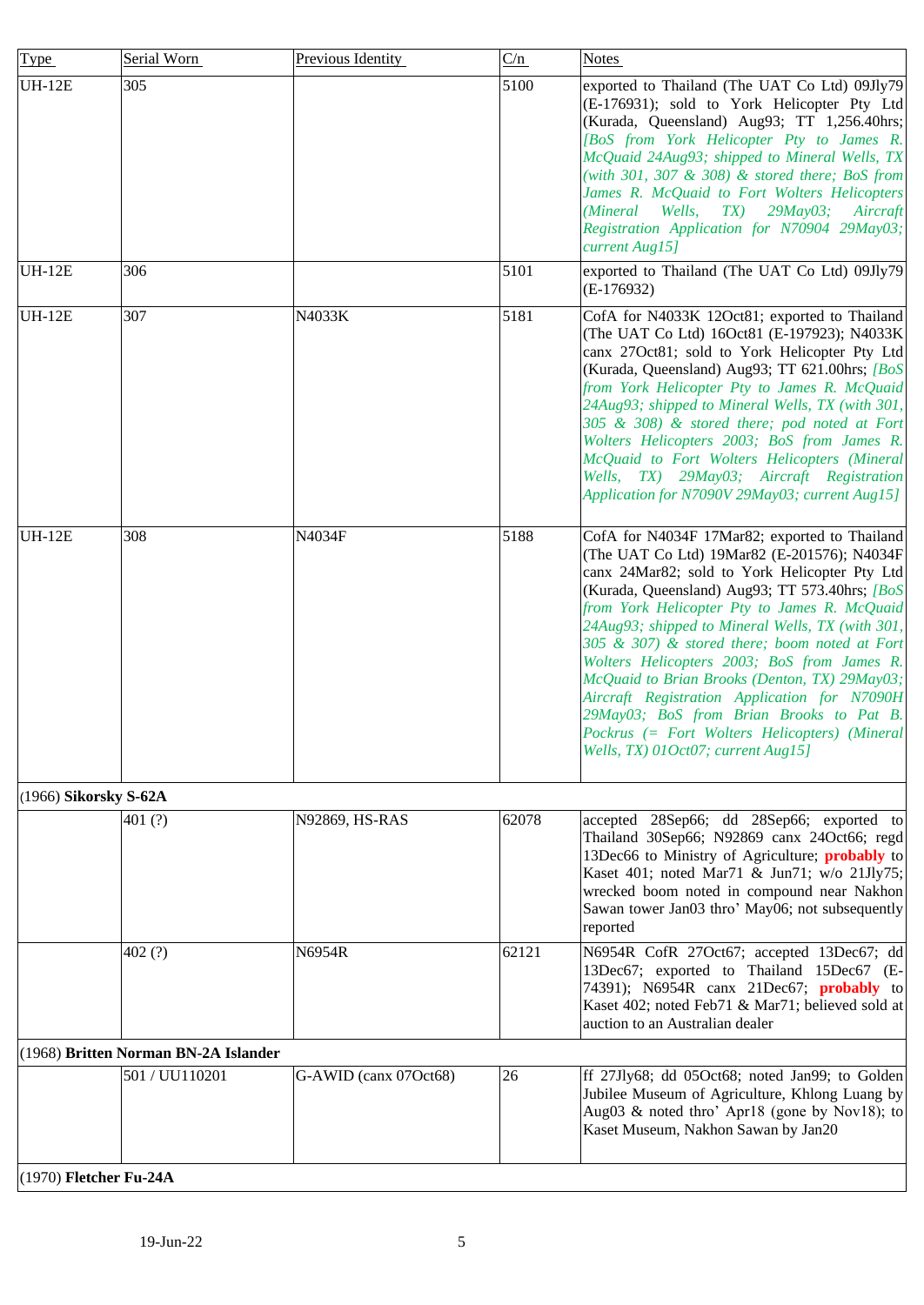<span id="page-5-1"></span><span id="page-5-0"></span>

| <b>Type</b>        | Serial Worn                    | Previous Identity                                                 | C/n  | <b>Notes</b>                                                                                                                                                                   |
|--------------------|--------------------------------|-------------------------------------------------------------------|------|--------------------------------------------------------------------------------------------------------------------------------------------------------------------------------|
| Fu-24A-950         | 601                            | ZK-DDY                                                            | 161  | Colombo Plan gift to Thailand; ff 17Dec70;<br>departed New Zealand on delivery 29Dec70; noted<br>Mar71; to VH-CYN May85                                                        |
|                    | 602                            |                                                                   |      | not used                                                                                                                                                                       |
| Fu-24A-950         | 603                            | ZK-DDZ                                                            | 164  | Colombo Plan gift to Thailand; ff 04Feb71;<br>departed New Zealand on delivery 05Mar71;<br>crated to Australia Dec82; to VH-EOW Apr85                                          |
| Fu-24A-954         | 604                            | <b>ZK-FTV</b>                                                     | 289  | dd Jun89; wreck noted May96 in Nakhon Sawan<br>hangar; canx by Kaset 07Jan97; moved to Si Racha<br>scrapyard by Mar00 and noted there thro' Dec01;<br>gone by Feb02            |
| Fu-24A-954         | 605                            | ZK-FTT                                                            | 287* | mfg Jun89; noted Jan04; to Kaset Museum,<br>Nakhon Sawan by Apr04 & noted thro' Jan18; f/n<br>at Golden Jubilee Museum of Agriculture, Khlong<br>Luang Nov18 (not there Apr18) |
| Fu-24A-954         | 606                            | ZK-FTU                                                            | 288  | dd Jun89; w/o 29Jan90; wreck noted at Nakhon<br>Sawan May96 thro' May06                                                                                                        |
| Fu-24A-954         | 607                            | ZK-FTW                                                            | 290* | fg Sep89; noted stored at Nakhon Sawan Jan00<br>thro' Jan14; to Kaset Museum, Nakhon Sawan by<br>Jan15                                                                         |
| Fu-24A-954         | 608                            | ZK-FTX                                                            | 291  | dd Aug89; noted stored at Nakhon Sawan Jan00<br>thro' Jan13; to Chang Hua Man, Phetchaburi by<br>Feb14                                                                         |
| Fu-24A-954         | 609                            | ZK-FTY                                                            | 292  | dd Aug89; w/o 28Mar90; wreck noted at Nakhon<br>Sawan May96 thro' Jan13                                                                                                        |
|                    |                                | An unidentified Fu-24 was damaged on 06Feb91, and one w/o 04Mar96 |      |                                                                                                                                                                                |
|                    | (1971) Transavia PL-12 Airtruk |                                                                   |      |                                                                                                                                                                                |
| PL-12              | 711                            | <b>VH-EDN</b>                                                     | 930  | dd Apr71; noted May81; w/o 12Aug82 in a ground<br>accident                                                                                                                     |
| $PL-12$            | 712                            | <b>VH-ERN</b>                                                     | G466 | exported to Thailand 11Oct74; noted Sep75;<br>returned to Albury, Australia after service                                                                                      |
| $PL-12$            | 713                            | <b>VH-FXB</b>                                                     | G468 | exported to Thailand 11Oct74                                                                                                                                                   |
| $PL-12$            | 714                            | VH-FXC                                                            | G469 | exported to Thailand 11Oct74                                                                                                                                                   |
| $PL-12$            | 715                            | <b>VH-FXD</b>                                                     | G470 | exported to Thailand 02Dec74                                                                                                                                                   |
| $PL-12$            | 716                            | <b>VH-FXE</b>                                                     | G472 | exported to Thailand 02Dec74                                                                                                                                                   |
| <b>PL-12U</b>      | 722                            | <b>VH-ETG</b>                                                     | 1145 | exported to Thailand 07Mar72; noted Dec08;<br>preserved at Hua Hin by Oct10                                                                                                    |
| $PL-12$            | 733                            | <b>VH-ETF</b>                                                     | 1137 | exported to Thailand 19Sep72; noted May81                                                                                                                                      |
| <b>PL-12U</b>      | 744                            | <b>VH-ETE</b>                                                     | 1144 | exported to Thailand 19Sep72; returned to<br>Australia after service & broken up there                                                                                         |
| <b>PL-12U</b>      | 755                            | VH-ETZ                                                            | 1246 | exported to Thailand 19Sep72; accident; noted<br>Sep75                                                                                                                         |
| <b>PL-12U</b>      | 766                            | VH-EYX                                                            | G351 | exported to Thailand 23Mar73; noted Nov81                                                                                                                                      |
| $PL-12$            | 777                            | VH-EPZ                                                            | 1036 | exported to Thailand 06Apr73; noted Apr74;<br>returned to Albury, Australia after service                                                                                      |
| $PL-12$            | 788                            | VH-EYY                                                            | 1241 | exported to Thailand 01Mar73; noted Sep75                                                                                                                                      |
| $PL-12$            | 799                            | VH-EYZ                                                            | 1242 | exported to Thailand 23Mar73; returned to Albury,<br>Australia after service                                                                                                   |
| (1973) Cessna 310Q |                                |                                                                   |      |                                                                                                                                                                                |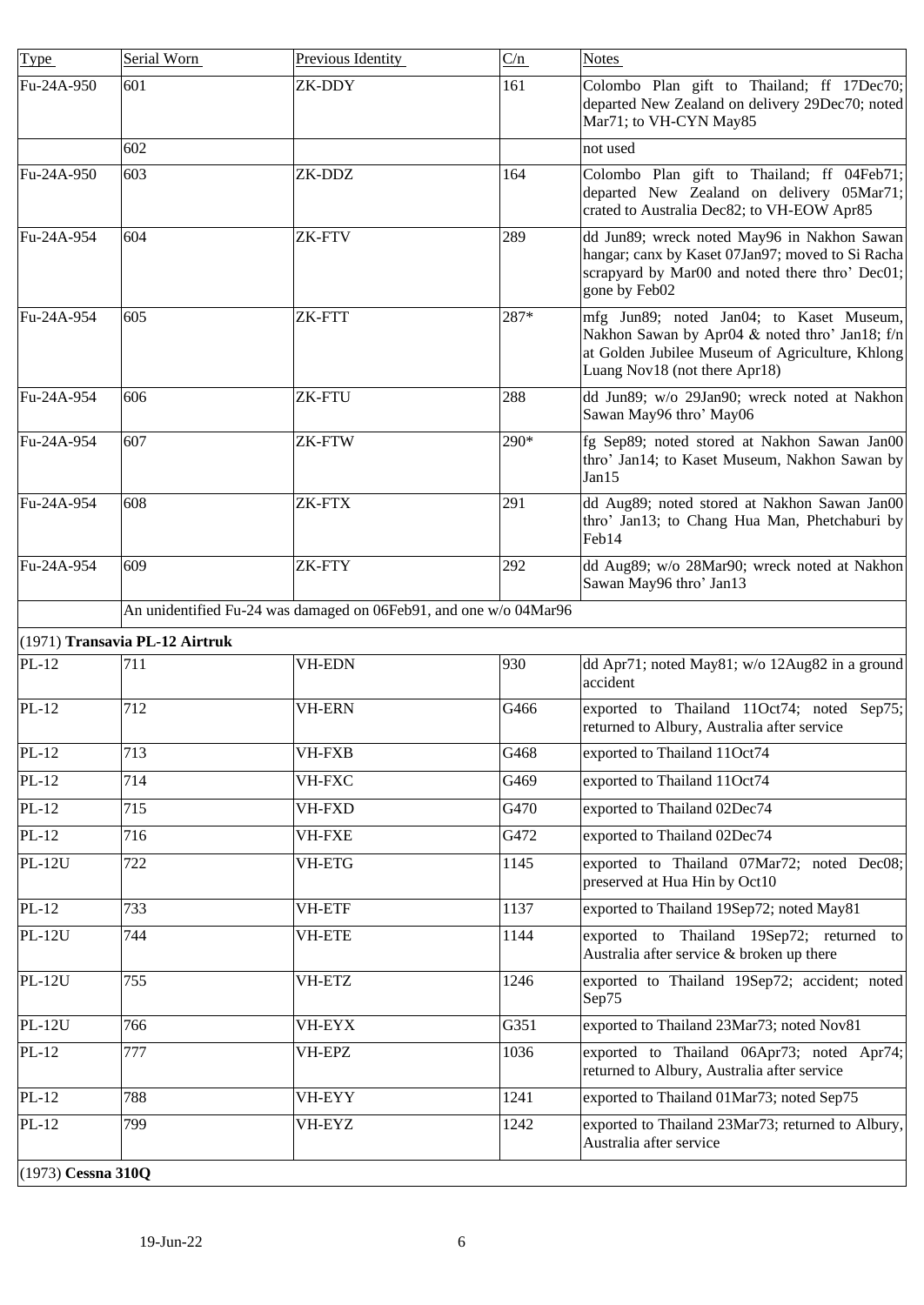| <b>Type</b> | Serial Worn | <b>Previous Identity</b> | C/n  | <b>Notes</b>                                                                                                                                                                     |
|-------------|-------------|--------------------------|------|----------------------------------------------------------------------------------------------------------------------------------------------------------------------------------|
|             | 811         | N78680                   | 0651 | sold by Cessna to Floair Inc 27Dec72; delivered to<br>Bangkok Jan73; canx as exported to Singapore<br>(Rex Aviation, Seletar) 16Mar73; to Kaset<br>Museum, Nakhon Sawan by Apr04 |

# <span id="page-6-0"></span>(1973) **Sikorsky S-58T**

| (1973) SIKOTSKY S-381 | 1 S-58T reported current 1973<br>$\bullet$ |                                                    |         |                                                                                                                                                                                                                                                                                                                                                                                                                                                                                                                                                                                                                                                                                                                                                                                                                                                                                                                                                                                                                                                                                                                                                                                                                                                                                                                                                                                                                                                                                                              |
|-----------------------|--------------------------------------------|----------------------------------------------------|---------|--------------------------------------------------------------------------------------------------------------------------------------------------------------------------------------------------------------------------------------------------------------------------------------------------------------------------------------------------------------------------------------------------------------------------------------------------------------------------------------------------------------------------------------------------------------------------------------------------------------------------------------------------------------------------------------------------------------------------------------------------------------------------------------------------------------------------------------------------------------------------------------------------------------------------------------------------------------------------------------------------------------------------------------------------------------------------------------------------------------------------------------------------------------------------------------------------------------------------------------------------------------------------------------------------------------------------------------------------------------------------------------------------------------------------------------------------------------------------------------------------------------|
|                       | 911                                        | French AF, N1170U                                  | 58-1117 | [sold by Helicopter Utilities Pty. Ltd to United<br>Aircraft International Inc (East Hartford, CT)<br>20Jly70; regd to United Aircraft International Inc<br>(East Hartford, CT) 31Jly70; sold to Sikorsky<br>Aircraft Divison / United Aircraft Corp (Stratford,<br>CT) 06Oct70; regd to Sikorsky Aircraft Divison /<br>United Aircraft Corp (Stratford, CT) 26Oct70;<br>FAA Activity Report 31Dec71 shows not flown in<br>the past year; CofA issued 19Sep72 shows type as<br>S-58 E/T with TT 2263:35hrs]; exported to<br>Thailand (AICE Enterprises Co. Ltd.) 20Dec72 (E-<br>75925); converted to S-58T 15Jan73 by Sikorsky;<br>dd to Kaset Mar73; to RTAF H4k-64/30 1987                                                                                                                                                                                                                                                                                                                                                                                                                                                                                                                                                                                                                                                                                                                                                                                                                                 |
|                       | 912                                        | Bu150764, QB+485, PZ+008,<br>PZ+350, 80+77, N51886 | 58-1564 | [sold by L.Fade to N.A.Kalt (San Antonio, TX)<br>09Feb73; regd to N.A.Kalt 26Mar73]; sold by<br>N.A.Kalt to Kaset 08Mar74; Export CofA<br>E128915 from Orlando Helicopter Airways Inc. to<br>AICE Enterprises Co. Ltd. 19Sep74 (foreign marks)<br>noted as 'K-999'); converted to S-58T 20Sep74 by<br>Orlando Helicopters; dd to Kaset Dec74; suffered<br>an accident (date unknown) in which crew<br>members were killed and it became 'haunted'; sent<br>back to the USA for re-work, which probably<br>involved the replacement of substantial parts of the<br>airframe although may well have re-used much of<br>the engine, gearbox etc of the original; returned to<br>Thailand (date unknown, but probably early<br>1980's) and was noted wfu at Khlong Luang<br>Aug96; [the remains of the machine after repair,]<br>including the shell of the main pod (with the spirit<br>of the dead crewman in it) remained in the USA<br>(noted with Orlando Helicopters Apr84) and was<br>used as a mock-up of a "Viking" conversion by Hi-<br>Lift Helicopters and then put out to grass at<br>Kissimee, FL where it was noted by Aug94 & thro'<br>1996]; the airframe in Thailand was sold to Dixon<br>Development Corp Ltd (Isle of Man) 1996 $\&$<br>shipped to Rotech Industries (Langley, BC,<br>Canada), arriving there 23Jun97 (confirmed gone<br>from Thailand by Jan00); [stored there until<br>15Dec00; BoS from Dixon Development to<br>Construction Helicopters Inc 05Jan01; to N903CH<br>Jan011 |
|                       | n/a                                        | Bu150749, QB-406, PZ-472,<br>80+65, N33603         | 58-1527 | [bt by N.A.Kalt (San Antonio, TX) late 1972; CofR<br>for N33603 to N A Kalt / Stinson Field Aircraft<br>(San Antonio, TX) 23Feb73]; BoS from N A Kalt<br>to Ministry of Agriculture, Bangkok, Thailand<br>10Oct73; exported to Thailand 05Nov73;<br>converted to S-58ET by Orlando Helicopters<br>03May74; assumed ntu by Kaset as sold to Great<br>China AL & regd B-15116 10Jun74                                                                                                                                                                                                                                                                                                                                                                                                                                                                                                                                                                                                                                                                                                                                                                                                                                                                                                                                                                                                                                                                                                                          |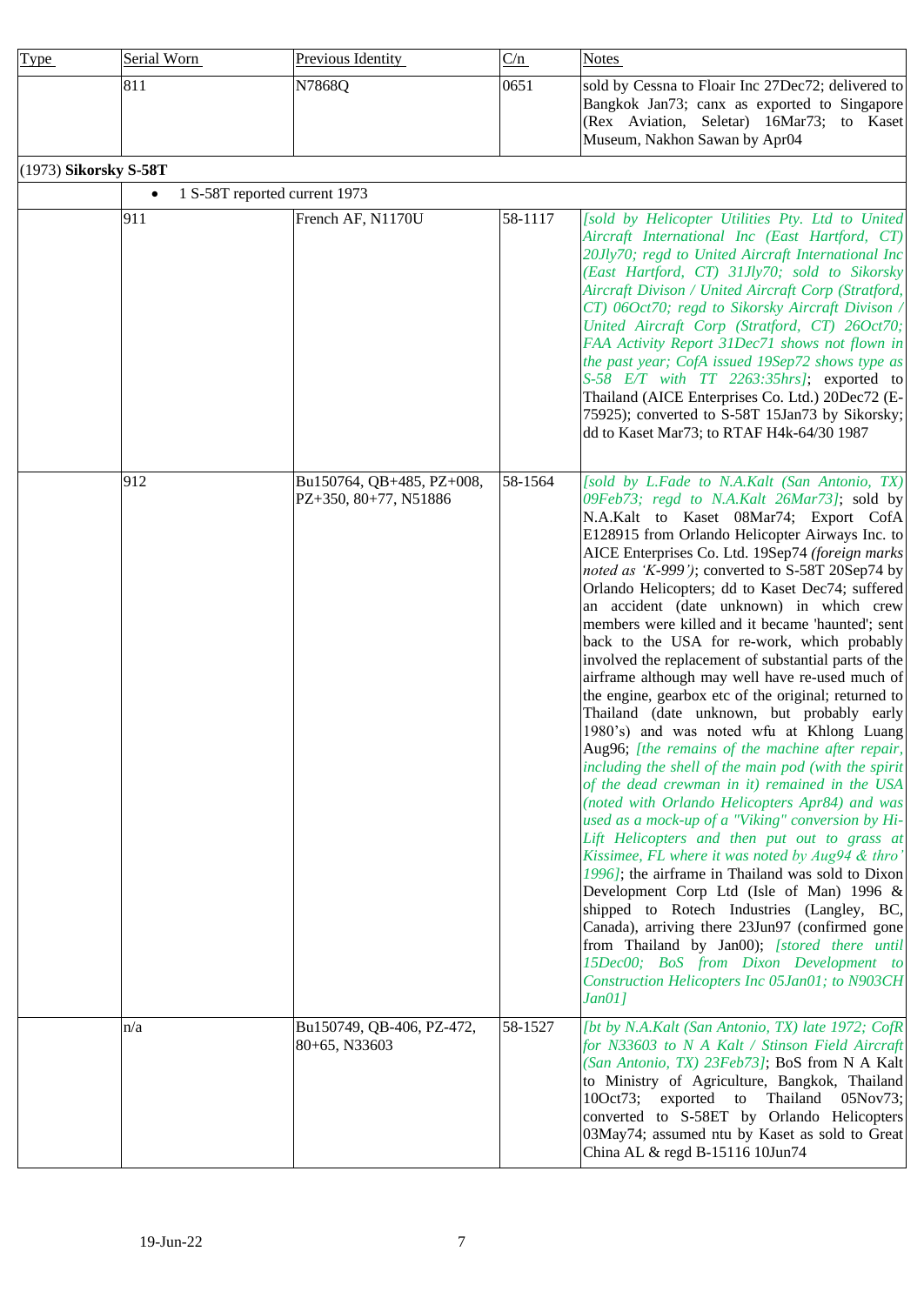<span id="page-7-1"></span><span id="page-7-0"></span>

| Type                 | Serial Worn     | Previous Identity | C/n        | <b>Notes</b>                                                                                                                                                                                                                                                                                                                                                                                                                                                              |
|----------------------|-----------------|-------------------|------------|---------------------------------------------------------------------------------------------------------------------------------------------------------------------------------------------------------------------------------------------------------------------------------------------------------------------------------------------------------------------------------------------------------------------------------------------------------------------------|
| (1973) Hughes 369    |                 |                   |            |                                                                                                                                                                                                                                                                                                                                                                                                                                                                           |
| 369HS                | 1011            |                   | 1120432S   | mfg Nov72; Export CofA E110192 from Hughes<br>Tool to L. A. Lewis Inc (Bangkok) 11Jan73; noted<br>at Khlong Luang Aug96 thro' Jan00 basically<br>complete in primer but wfu; noted Aug02 thro'<br>Jan11 on dump; wrecked cabin still at Khlong<br>Luang Jan15; [c/n 1120432S from data plate]                                                                                                                                                                             |
| 369HS                | 1012            |                   | 440594S    | mfg 1974; Export CofA E117922 from Hughes<br>Helicopters to Ministry of Agriculture (Bangkok)<br>25Jun74; w/o 1976                                                                                                                                                                                                                                                                                                                                                        |
| 369D                 | 1013            |                   | 970200D    | mfg Sep77; exported to Thailand (AICE<br>Enterprises Co. Ltd.) 30Dec77 (E157305); noted<br>wfu at Khlong Luang Jan99 thro' Aug02; to<br>Golden Jubilee Museum of Agriculture, Khlong<br>Luang by Aug03                                                                                                                                                                                                                                                                    |
| 369D                 | 1014            |                   | 970203D    | mfg Sep77; exported to Thailand (AICE<br>Enterprises Co. Ltd.) 30Dec77 (E157304); w/o<br>Jun94; noted wfu at Khlong Luang Aug96 thro'<br>Aug02; gone by Aug05; [c/n 970203D from data<br>plate]                                                                                                                                                                                                                                                                           |
| (1973) Cessna TU-206 |                 |                   |            |                                                                                                                                                                                                                                                                                                                                                                                                                                                                           |
| <b>TU-206F</b>       | 1111            | N71563            | U20602154  | BoS from Cessna Aircraft Co to Floair Inc<br>(Wichita, KS) 31Aug73; Export CofA E116413<br>from Cessna Aircraft Co to Floair Inc 31Aug73;<br>ferry tank installed 25Sep73; Special CofA issued<br>25Sep73 for ferry flight from Wichita to Bangkok;<br>canx 12Oct73; wreck at Nakhon Sawan May96;<br>canx by Kaset 07Jan97; sold to Y. Aviation Co.<br>Ltd (Bangkok); sold to Styles Aviation<br>(Lagrangeville, NY) 29Feb97; to N7895M Jun97                             |
| <b>TU-206G</b>       | 1112            | N9965M            | U20604615* | BoS from Cessna to Floair Inc (Wichita, KS)<br>22Sep78; export CofA to Singapore issued<br>22Sep78; exported to Singapore 27Mar79; to Kaset<br>Museum, Nakhon Sawan by Apr04; fuselage to<br>Khlong Luang by Jan15 & thro' Jan17; fuselage<br>noted hangared at Nakhon Sawan by Jan18;<br>displayed at Government Complex, Chaeng<br>Wattana Road, Bangkok [13.88106, 100.565824]<br>Nov18 as part of a Royal Rainmaking exhibition;<br>returned to Kaset Museum by Dec18 |
| <b>TU-206G</b>       | 1113 / UU111036 | N9968M            | U20604618  | BoS from Cessna to Floair Inc (Wichita, KS)<br>22Sep78; export CofA (E-154153) to Singapore<br>issued 22Sep78; canx to Thailand 27Mar79; noted<br>Jan96 thro' Jan00; to 'Tango', Don Mueang by<br>Sep11                                                                                                                                                                                                                                                                   |
| <b>TU-206G</b>       | 1114 / UU111037 | N9348Z            | U20606414  | BoS from Cessna to Asian Aviation Services Inc<br>(Wichita, KS) 09Sep81; canx to Thailand 28Jan82;<br>noted Jan96 thro' Jan00; to 'Tango' for restoration<br>& w/o 11Apr01 on first post-restoration flight;<br>wreck noted at Tango Chiang Mai Jan13 thro'<br>Jan15; gone by Jan18                                                                                                                                                                                       |
| <b>TU-206G</b>       | 1115            | N9358Z            | U20606424  | BoS from Cessna to Asian Aviation Services Inc<br>(Wichita, KS) 21Sep81; export CofA (E-197787)<br>to Singapore issued 03Sep81; canx to Thailand<br>28Jan82; wreck noted displayed by roadside in<br>Takhien Thong, Chantaburi by Dec09 (not there<br>Jan07); [probably w/o 12Mar93]                                                                                                                                                                                      |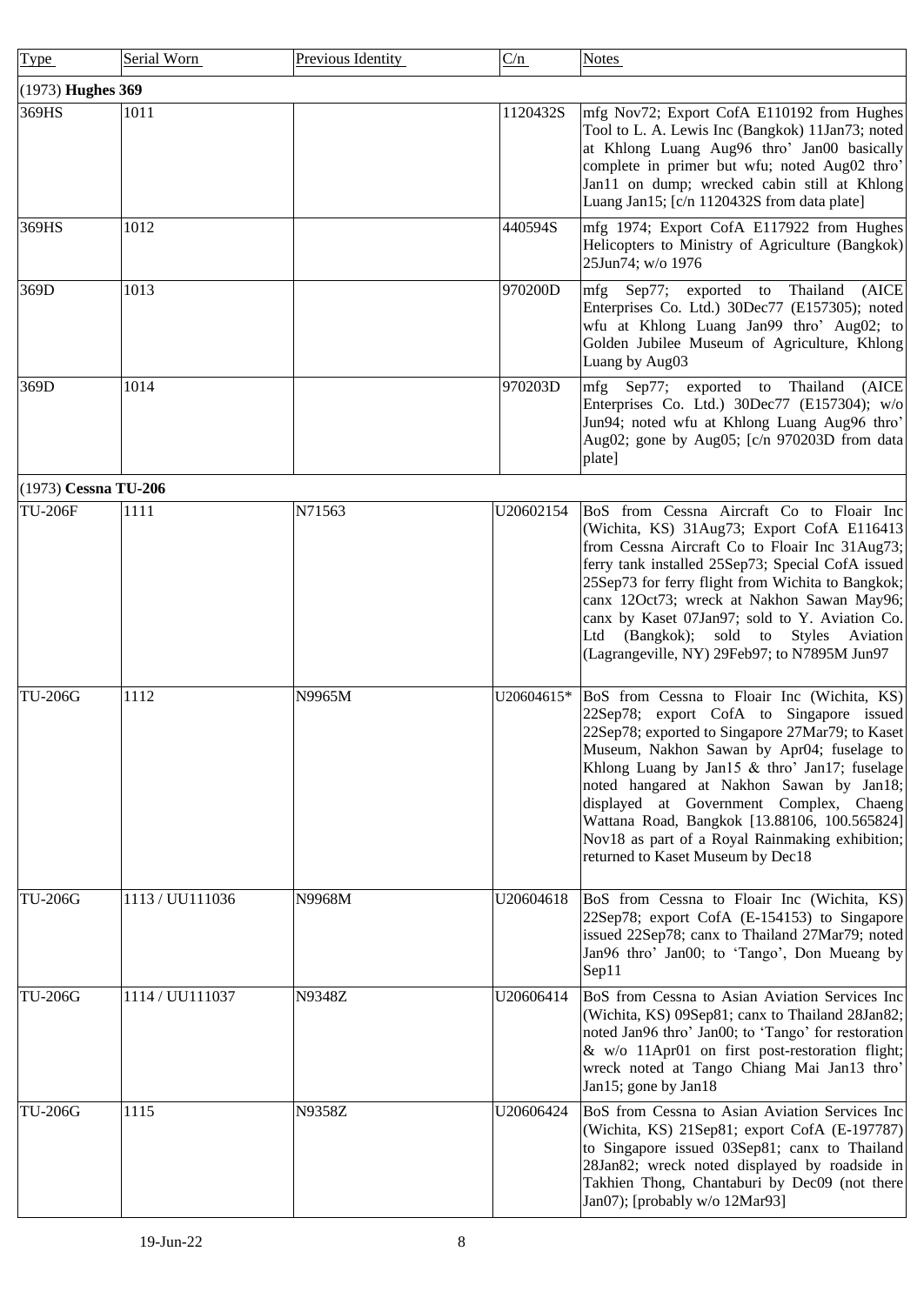<span id="page-8-3"></span><span id="page-8-2"></span><span id="page-8-1"></span><span id="page-8-0"></span>

| Type                         | Serial Worn                                                                    | Previous Identity        |               | C/n    | <b>Notes</b>                                                                                                                                                                                                                                                                                                           |
|------------------------------|--------------------------------------------------------------------------------|--------------------------|---------------|--------|------------------------------------------------------------------------------------------------------------------------------------------------------------------------------------------------------------------------------------------------------------------------------------------------------------------------|
| (1974) Hughes 269C           |                                                                                |                          |               |        |                                                                                                                                                                                                                                                                                                                        |
|                              | 1211                                                                           |                          |               | 640312 | mfg 1974; Export CofA E117927 from Hughes<br>Helicopters to Ministry of Agriculture (Bangkok)<br>22Jly74; noted derelict at Khlong Luang Aug96;<br>gone by Jan99; reported to a Thai university as a<br>GI airframe; [c/n 64031? - last figure illegible -<br>from data plate]                                         |
|                              | 1212                                                                           |                          |               | 640315 | mfg 1974; Export CofA E128278 from Hughes<br>Helicopters to Ministry of Agriculture (Bangkok)<br>05Aug74; noted derelict at Khlong Luang Aug96;<br>gone by Jan99; reported to a Thai university as a<br>GI airframe; [c/n 640315 from data plate]                                                                      |
|                              | 'preserved for 90 days' 05Nov76; 'title expected to pass to purchaser 15Nov76' |                          |               |        | Hughes 269C c/n 960543 sold to Thailand (AICE Enterprises) 09Nov76 (E150711). Customer unknown. Helicopter                                                                                                                                                                                                             |
|                              | (1975) Pilatus PC-6/B2-H2 Turbo Porter                                         |                          |               |        |                                                                                                                                                                                                                                                                                                                        |
|                              | All bought through AICE Enterprises<br>$\bullet$                               |                          |               |        |                                                                                                                                                                                                                                                                                                                        |
| later mod to<br>PC-6/B2-H4   | 1311                                                                           | HB-FGH                   |               | 753    | dd 24Dec75 (ex-Switzerland); to Stans<br>for<br>refurbishment late 2001 and re-delivered as PC-<br>6/B2-H4 mid-2002; noted active thro' Jan14; noted<br>at Nakhon Sawan Jan16 with no prop; noted on<br>Nakhon Sawan apron Jan18 & Dec18; noted under<br>restoration by Thai Sky Adventures Co. Ltd at<br>Banana Aug19 |
| later mod to<br>$PC-6/B2-H4$ | 1312                                                                           | <b>HB-FGL</b>            |               | 754    | dd 24Dec75 (ex-Switzerland); noted Feb82; to<br>Stans for refurbishment late 2001 and re-delivered<br>as PC-6/B2-H4 mid-2002; noted Jan03; $w/o$<br>29Mar06; wreck at Nakhon Sawan May06; not<br>subsequently reported                                                                                                 |
|                              | 1313                                                                           | HB-FGO                   |               | 767    | dd 22Sep76 (ex-Switzerland); w/o 19Mar95; wreck<br>at Nakhon Sawan May96; canx by Kaset 07Jan97;<br>sold to Y.Aviation Co. Ltd (Bangkok); sold to<br>Styles Aviation (Lagrangeville, NY) 29Feb97; to<br>N7895J Jun97                                                                                                   |
| later mod to<br>PC-6/B2-H4   | 1314                                                                           | HB-FGP                   |               | 768    | 25Nov76 (ex-Switzerland); to Stans<br>for<br>dd<br>refurbishment late 2001 and re-delivered as PC-<br>6/B2-H4 mid-2002; noted active thro' Jan16; noted<br>on Nakhon Sawan apron Jan18 & Dec18; noted<br>under restoration by Thai Sky Adventures Co. Ltd<br>at Banana Aug19                                           |
|                              | 1315                                                                           | HB-FGS                   |               | 782    | dd 03Mar77 (ex-Switzerland); w/o Feb91; wrecked<br>fuselage noted in 'Tango' Takhli Feb04 thro'<br>Jan07                                                                                                                                                                                                               |
| later mod to<br>PC-6/B2-H4   | 1316                                                                           | <b>HB-FGT</b>            |               | 783    | 17Mar77<br>(ex-Switzerland); to Stans<br>dd<br>for<br>refurbishment late 2001 and re-delivered as PC-<br>6/B2-H4 mid-2002; noted active thro' Jan16; noted<br>on Nakhon Sawan apron Jan18 & Dec18; reported<br>wfu at Nakhon Sawan by Aug19; noted hangared<br>at Nakhon Sawan Jan20                                   |
|                              | 1317                                                                           | HB-FGR                   |               | 784    | dd 17Mar77 (ex-Switzerland); w/o Feb92                                                                                                                                                                                                                                                                                 |
|                              | (1977) Beech 65/80 Queen Air                                                   |                          |               |        |                                                                                                                                                                                                                                                                                                                        |
|                              | 1411                                                                           | N6871Q, (HS-RIE), HS-RID |               | LD-208 | noted Nov81; to VH-AEL Nov86                                                                                                                                                                                                                                                                                           |
| (1978) CASA 212              |                                                                                |                          |               |        |                                                                                                                                                                                                                                                                                                                        |
| 212-100                      | HS-1511/1511 / UU110208                                                        | PK-XCJ                   | A4-8-85 / 11N |        | If 11Jly78; dd 02Nov78; noted active thro' Oct16;<br>noted on Nakhon Sawan apron Dec18 & Jan20                                                                                                                                                                                                                         |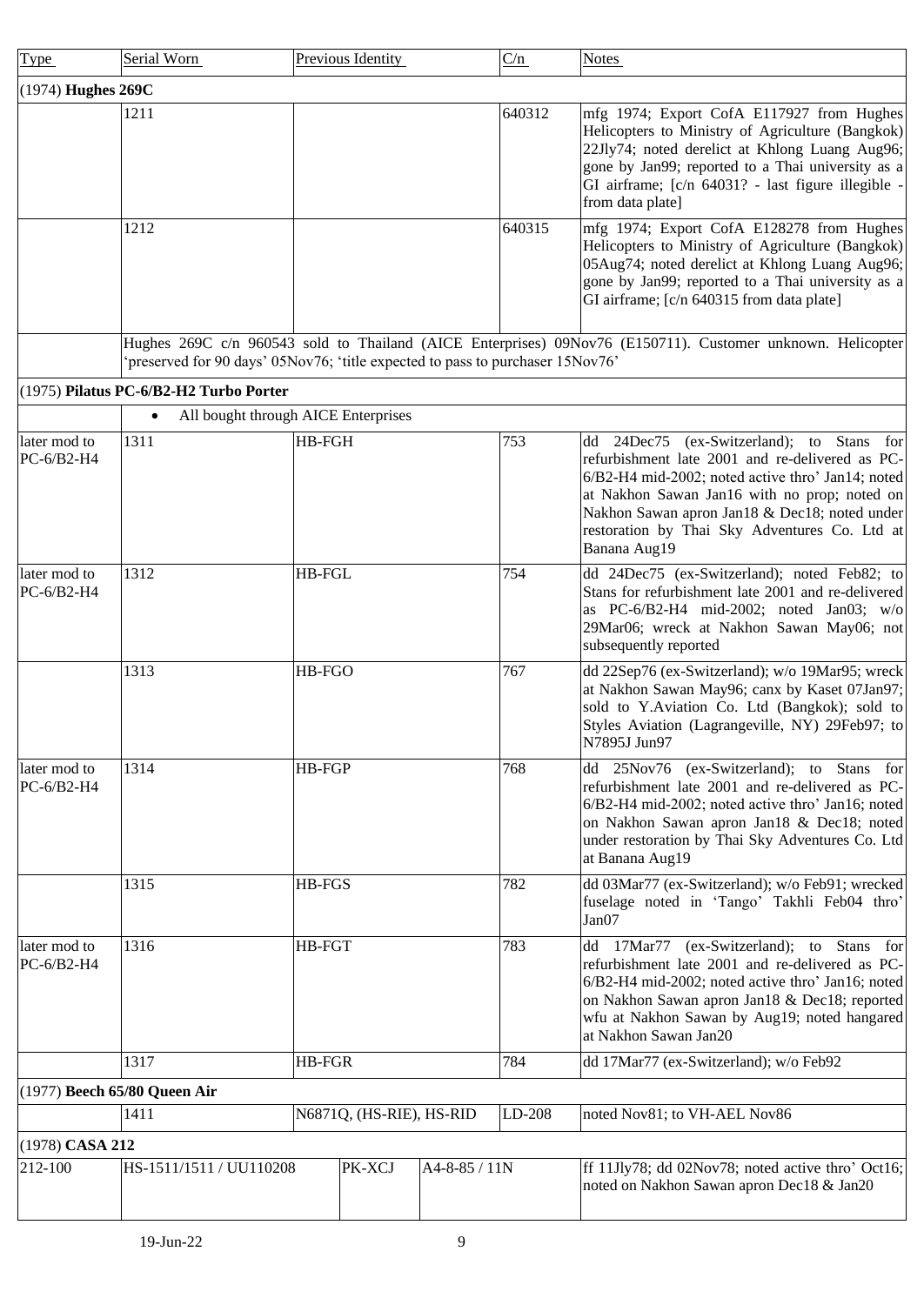| $\overline{\text{Type}}$ | Serial Worn               | Previous Identity | C/n              | <b>Notes</b>                                                                                                                                                                                             |
|--------------------------|---------------------------|-------------------|------------------|----------------------------------------------------------------------------------------------------------------------------------------------------------------------------------------------------------|
| 212-100                  | HS-1512/1512 / UU110205   | PK-XCK            | A4-9-86 / 12N    | ff 10Oct78; dd 02Nov78; noted active thro' Oct16;<br>noted hangared at Nakhon Sawan Jan18; noted<br>engineless on apron at Nakhon Sawan Jan20                                                            |
| 212-100                  | HS-1513 / 1513 / UU110206 | PK-XCX            | A4-22-148 / 25N  | ff 29Dec80; dd 25Jan81; noted thro' Jan14; noted<br>hangared at Nakhon Sawan Jan18 & on apron<br>Dec18; noted in shelter at Nakhon Sawan Jan20                                                           |
| 212-100                  | HS-1514 / 1514 / UU110207 | PK-XCZ            | A4-24-157 / 27N  | ff 24Feb81; dd 27Mar81; noted active thro' Jan16;<br>noted hangared at Nakhon Sawan Jan18 & on<br>apron Dec18; noted engineless on apron at Nakhon<br>Sawan Jan20                                        |
| 212-200                  | HS-1521 / 1521 / UU110204 | PK-ZAY            | CC4-3-211 / 51N  | ff 04Nov82; dd 26Apr83; noted active thro'<br>Mar15; noted hangared Jan16; noted on apron at<br>Nakhon Sawan Jan18 & Dec18; noted in shelter at<br>Nakhon Sawan Jan20                                    |
| 212-300                  | 1531                      | <b>EC-004</b>     | C212-A-73-1-395  | ff 10Apr90; at Malta on dd 16May90; dd<br>19May90; noted active thro' Mar15; noted<br>hangared at Nakhon Sawan Jan16 & Jan18; noted<br>on apron at Nakhon Sawan Jan20; noted active<br>Sep20             |
| 212-300                  | 1532                      | <b>EC-008</b>     | C212-A-73-2-396  | ff 05Apr90; at Malta on dd 16May90; dd<br>19May90; noted active thro' Mar21                                                                                                                              |
| 212-300                  | 1533                      |                   | C212-AA73-1-444  | ff Oct95; dd Jan96; noted active thro' Mar17;<br>noted on apron at Nakhon Sawan Jan18 & Dec18;<br>noted in shelter at Nakhon Sawan Jan20                                                                 |
| 212-300                  | 1534                      | EC-149            | C212-AA73-2-451  | ff Oct95; dd Mar96; noted active thro' Aug18;<br>noted on apron at Nakhon Sawan Jan20                                                                                                                    |
| 212-300                  | 1535                      | EC-147            | C212-AA73-3-452  | ff Nov95; dd Jan96; noted active thro' thro' Mar21                                                                                                                                                       |
| 212-300                  | 1536                      | EC-148            | C212-AA73-4-453  | ff Dec95; dd Jan96; noted Jan13; reportedly<br>involved in an accident & grounded by Jan14;<br>damaged fuselage in Nakhon Sawan hangar by<br>Jan16; damaged fuselage in shelter at Nakhon<br>Sawan Jan20 |
| 212-400                  | 1541                      |                   | C212-AB73-1-479  | noted test flying Dec10; dd May11; noted active<br>thro' Feb20                                                                                                                                           |
| 212-400                  | 1542                      |                   | C212-AB73-2-483  | noted at Doha on dd 18May12; noted active thro'<br>Jan16; noted hangared at Nakhon Sawan with no<br>props Jan18; noted active Nov18 thro' Sep20                                                          |
| NC212-400                | 1543                      | AX-2117*          | 4-429 / 109N     | PTDI-built; ff 10Apr14; suffered a bird strike on<br>the starboard engine 27Jun14 pre-delivery; dd<br>16Jan15 to Nakhon Sawan via Hat Yai; noted<br>active thro' Nov18                                   |
| NC212i                   | 1544                      | AX-2124*          | $4 - 435 / 115N$ | PTDI-built; dd 24Oct19 to Nakhon Sawan via Hat<br>Yai                                                                                                                                                    |
| NC212i                   | 1545                      | AX-2125*          | 4-436 / 116N     | PTDI-built; dd 11Nov19 to Nakhon Sawan via Hat<br>Yai; noted active thro' Jan20                                                                                                                          |
| NC212i                   | 1546?                     | AX-2129*          | x-xxx / 120N     | PTDI-built; ff 20May22                                                                                                                                                                                   |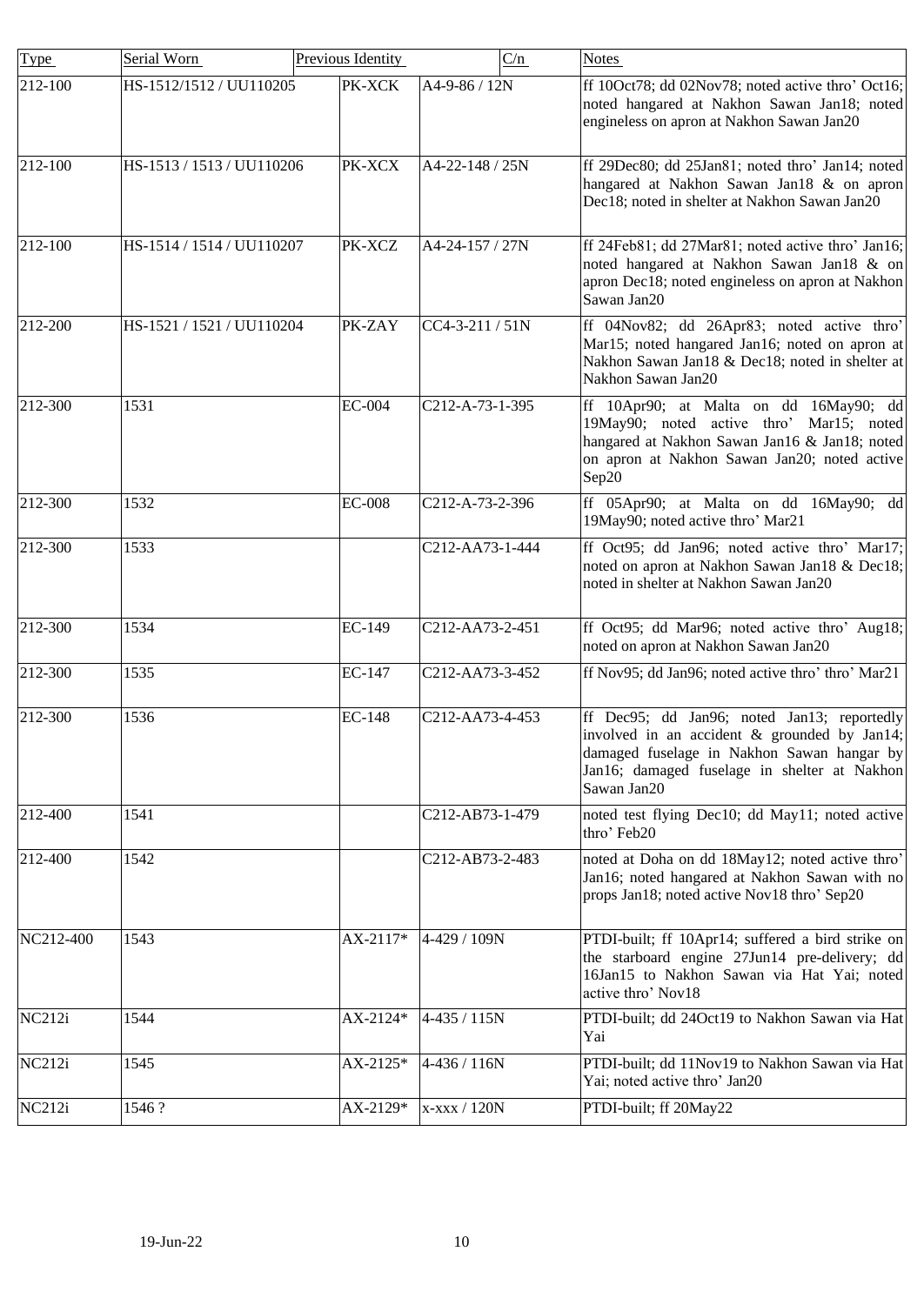<span id="page-10-2"></span><span id="page-10-1"></span><span id="page-10-0"></span>

| Type                       | Serial Worn | Previous Identity                           | C/n  | <b>Notes</b>                                                                                                                                                                                                                                                                                           |
|----------------------------|-------------|---------------------------------------------|------|--------------------------------------------------------------------------------------------------------------------------------------------------------------------------------------------------------------------------------------------------------------------------------------------------------|
| (1980) Bell 206B JetRanger |             |                                             |      |                                                                                                                                                                                                                                                                                                        |
| 206B JR III                | 1611        | 9V-BLW                                      | 3188 | [mfg 1980; 9V-BLW regd to Heli Orient Pte<br>16Jan81]; handed over 21Apr81; 9V-BLW canx<br>22Apr81; listed current Jun82; noted May85; w/o<br>27Oct06; wreck still at Khlong Luang Jan12; being<br>restored for static display by Jly12 & noted thro'<br>Jan13; to Chang Hua Man, Phetchaburi by Feb14 |
| 206B JR III                | 1612        | 9V-BLX                                      | 3190 | [mfg 1980; 9V-BLX regd to Heli Orient Pte<br>16Jan81]; handed over 21Apr81; 9V-BLX canx<br>23Apr81; noted Jan82; listed current Jun82; w/o<br>07Sep07; wrecked cabin still at Khlong Luang<br>Jan15                                                                                                    |
| 206B JR III                | 1613        | 9V-BLY                                      | 3194 | [mfg 1980; 9V-BLY regd to Heli Orient Pte<br>16Jan81]; handed over 21Apr81; noted Jan82;<br>listed current Jun82; noted wfu 2002; noted active<br>thro' Feb14; noted stored at Khlong Luang Sep14<br>thro' Jan15; noted active Mar17 thro' Apr19 (&<br>probably thro' Jan20)                           |
| 206B JR II                 | 1614        | N54949, 9V-BGK, 501 (Royal<br>Thai Customs) | 1340 | w/o 22Apr86                                                                                                                                                                                                                                                                                            |
| 206B JR III                | 1615        | 502 (Royal Thai Customs)                    | 2818 | noted Jan99; noted active Apr04; noted rotorless<br>Aug05 thro' May06; noted active thro' Feb14;<br>noted stored at Khlong Luang Sep14 thro' Jan15;<br>noted at Nakhon Sawan Jan16; noted active Mar18<br>& thro' Apr19 (& probably thro' Jan20)                                                       |
| $206B$ JR $\overline{II}$  | 1616        | 9V-BFM, RTAF 0872                           | 872  | acquired in exchange for S-58T, Jun87; noted<br>Oct95; damaged 30May98; noted wfu Jan99 thro'<br>Jan00; noted active May06 thro' Feb14; noted<br>stored at Khlong Luang Sep14 thro' Jan15; noted<br>active Mar16 thro' Aug19 (& probably thro'<br>Jan20)                                               |
| $(1985)$ Enstrom F-28F     |             |                                             |      |                                                                                                                                                                                                                                                                                                        |
|                            | 1711        |                                             | 733  | mfg 1985; exported to Japan (Asia Helicopter<br>Corp, Tokyo) 12Mar85 (E-172772); handed over<br>04Jun85; noted at Khlong Luang complete but wfu<br>Aug96; to G-BXLV Sep97                                                                                                                              |
|                            | 1712        |                                             | 734  | mfg 1985; exported to Japan (Asia Helicopter<br>Corp, Tokyo) 12Mar85 (E-172773); handed over<br>04Jun85; noted at Khlong Luang complete but wfu<br>Aug96; to G-BXLW Sep97                                                                                                                              |
|                            | 1713        |                                             | 735  | mfg 1985; exported to Japan (Asia Helicopter<br>Corp, Tokyo) 12Mar85 (E-172774); handed over<br>04Jun85; wreck noted at Khlong Luang Aug96<br>(boom behind fire station); to G-BXLX Sep97                                                                                                              |
|                            | 1714        |                                             | 736  | mfg 1985; exported to Japan (Asia Helicopter<br>Corp, Tokyo) 12Mar85 (E-172775); handed over<br>04Jun85; noted at Khlong Luang complete but wfu<br>Aug96; to 'Tango' Saraburi Aero Park site by<br>Apr07 & noted thro' Feb18; to 'Paisal Phoprasert'<br>Army Surplus Store, Muek Lek by Jan20          |
| (1985) Aerospatiale AS350  |             |                                             |      |                                                                                                                                                                                                                                                                                                        |
| AS350BA                    | 1811        | F-WYMD                                      | 1876 | handed over 31Mar86; noted Jan02; noted dumped<br>at Khlong Luang by Aug02; possibly allocated<br><b>MNRE1101</b>                                                                                                                                                                                      |
|                            | 19-Jun-22   | 11                                          |      |                                                                                                                                                                                                                                                                                                        |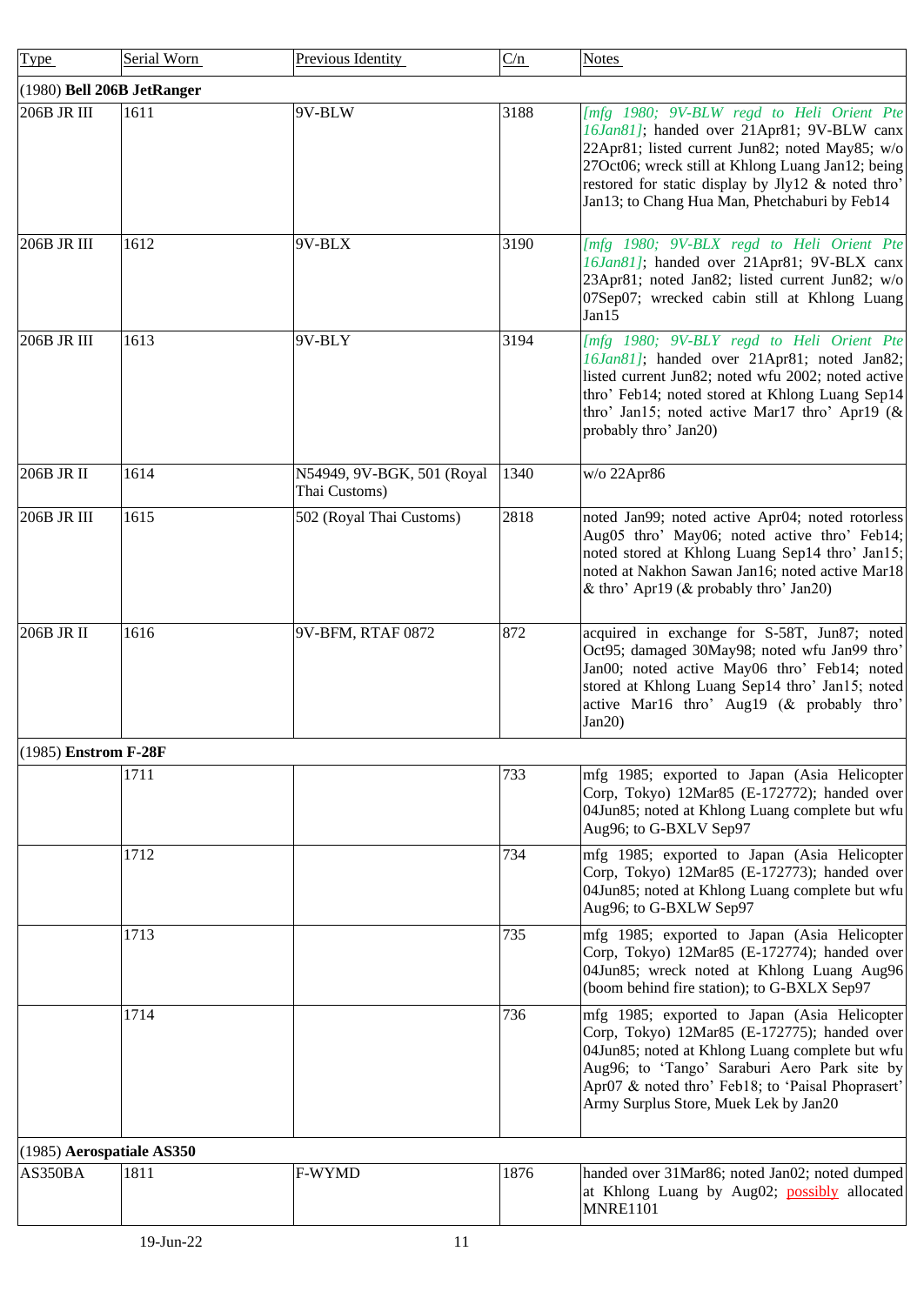<span id="page-11-0"></span>

| <b>Type</b>            | Serial Worn | Previous Identity                                               | C/n    | <b>Notes</b>                                                                                                                                                                                                         |
|------------------------|-------------|-----------------------------------------------------------------|--------|----------------------------------------------------------------------------------------------------------------------------------------------------------------------------------------------------------------------|
| AS350BA                | 1812        |                                                                 | 1931   | mfg 1986; handed over 18Mar88; noted at Khlong<br>Luang wfu Aug02 thro' May06; to MNRE1102 by<br>Nov09                                                                                                               |
| AS350B2                | 18201       | <b>F-OHEA</b>                                                   | 2564   | mfg 1991; handed over 09Apr92; noted Aug02;<br>crashed during a forest survey flight at Uthai Thani<br>12Feb03; pod noted dumped at Khlong Luang by<br>Jan11 & thro' Aug17; possibly<br>allocated<br><b>MNRE1113</b> |
| AS350B2                | 18202       | <b>F-OHEB</b>                                                   | 2560   | mfg 1991; handed over 07May92; noted Oct95;<br>noted active May06; to MNRE1103 by Mar09                                                                                                                              |
| AS350B2                | 18203       | <b>F-OHEC</b>                                                   | 2567   | mfg 1991; handed over 02Jly92; noted Oct95;<br>noted at Khlong Luang wfu Aug02; to MNRE1104<br>by Jan10                                                                                                              |
| AS350B2                | 18204       | <b>F-OHED</b>                                                   | 2597   | mfg 1992; handed over 17Jly92; noted Oct95;<br>noted active Nov07; to MONRE1105 by Nov09                                                                                                                             |
| <b>AS350B</b>          | 18205       |                                                                 | 2610   | mfg 1992; handed over 28Jly92; noted Oct95 thro'<br>Aug02; to MONRE1106 by Jan10                                                                                                                                     |
| <b>AS350B</b>          | 18206       |                                                                 | 2613   | mfg 1992; handed over 04Aug92; noted May06; to<br>MNRE 1107 by Feb10                                                                                                                                                 |
| <b>AS350B</b>          | 18207       |                                                                 | 2614   | mfg 1992; handed over 19Aug92; noted Jan00;<br>noted at Khlong Luang wfu Aug02 thro' Aug05;<br>noted May06; possibly to MNRE 1108                                                                                    |
| <b>AS350B</b>          | 18208       |                                                                 | 2625   | mfg 1992; handed over 25Aug92; noted Oct03<br>thro' Aug05; to MNRE1109 by Jan11                                                                                                                                      |
| <b>AS350B</b>          | 18209       |                                                                 | 2645   | mfg 1992; handed over 11Sep92; noted Dec03; to<br>MONRE1110 by Nov09                                                                                                                                                 |
| AS350B                 | 18210       |                                                                 | 2646   | mfg 1992; handed over 11Sep92; noted active<br>Oct95 thro' Feb08; to MNRE1111 by Nov09                                                                                                                               |
| AS350B2                | 18301       | F-OHNL (regd 15Nov95; canx<br>05Sep96)                          | 2901   | mfg 1995; noted Aug96 thro' Feb04; noted at<br>Khlong Luang rotorless Aug05 thro' May06; noted<br>active Jan10 thro' Dec19                                                                                           |
| AS350B2                | 18302       | F-OHNM (regd 12Oct95; canx<br>05Sep96)                          | 2902   | mfg 1995; dd Aug96; w/o 08Jly02                                                                                                                                                                                      |
| AS350B2                | 18303       | F-WQDM, F-OHNN (regd<br>13Nov95; canx 05Sep96)                  | 2905   | mfg 1995; handed over 15Aug96; noted Aug96<br>thro' Feb04; noted at Khlong Luang wfu Aug05<br>thro' May06; noted rotorless at Eurocopter,<br>Singapore Mar09; to MNRE1112 by Nov09                                   |
| AS350B2                | 18304       | F-OHNO (regd 14Dec95; canx<br>05Sep96)                          | 2914   | mfg 1995; w/o 2001; wreck on dump at Khlong<br>Luang Aug02 thro' May06                                                                                                                                               |
| AS350B2                | 18305       | F-OISC (regd 15Apr05; canx<br>05Aug05)                          | 3925   | mfg 2005; handed over 05Jun05; to MNRE 1114<br>by Nov09                                                                                                                                                              |
| AS350B2                | 18306       | F-OISD (regd 22Apr05; canx<br>22Aug05)                          | 3933   | mfg 2005; dd May05; noted active Jan11 thro'<br>Oct15; noted at Hat Yai 27Mar18 reported 'on<br>delivery to Kaset' (maybe a re-delivery following<br>maintenance); noted active thro' Aug18; w/o<br>06Feb19          |
| (1988) Short SD330-200 |             |                                                                 |        |                                                                                                                                                                                                                      |
|                        |             | Reported to have been leased from Thai Airways, but unconfirmed |        |                                                                                                                                                                                                                      |
|                        | HS-TSA      | G-14-3085, G-BJXF                                               | SH3085 | dd Jly88; to HS-SKP Feb92                                                                                                                                                                                            |
|                        | HS-TSB      | G-14-3086, G-BJXG                                               | SH3086 | dd Jly88; to Bangkok Airways 1992 for spares                                                                                                                                                                         |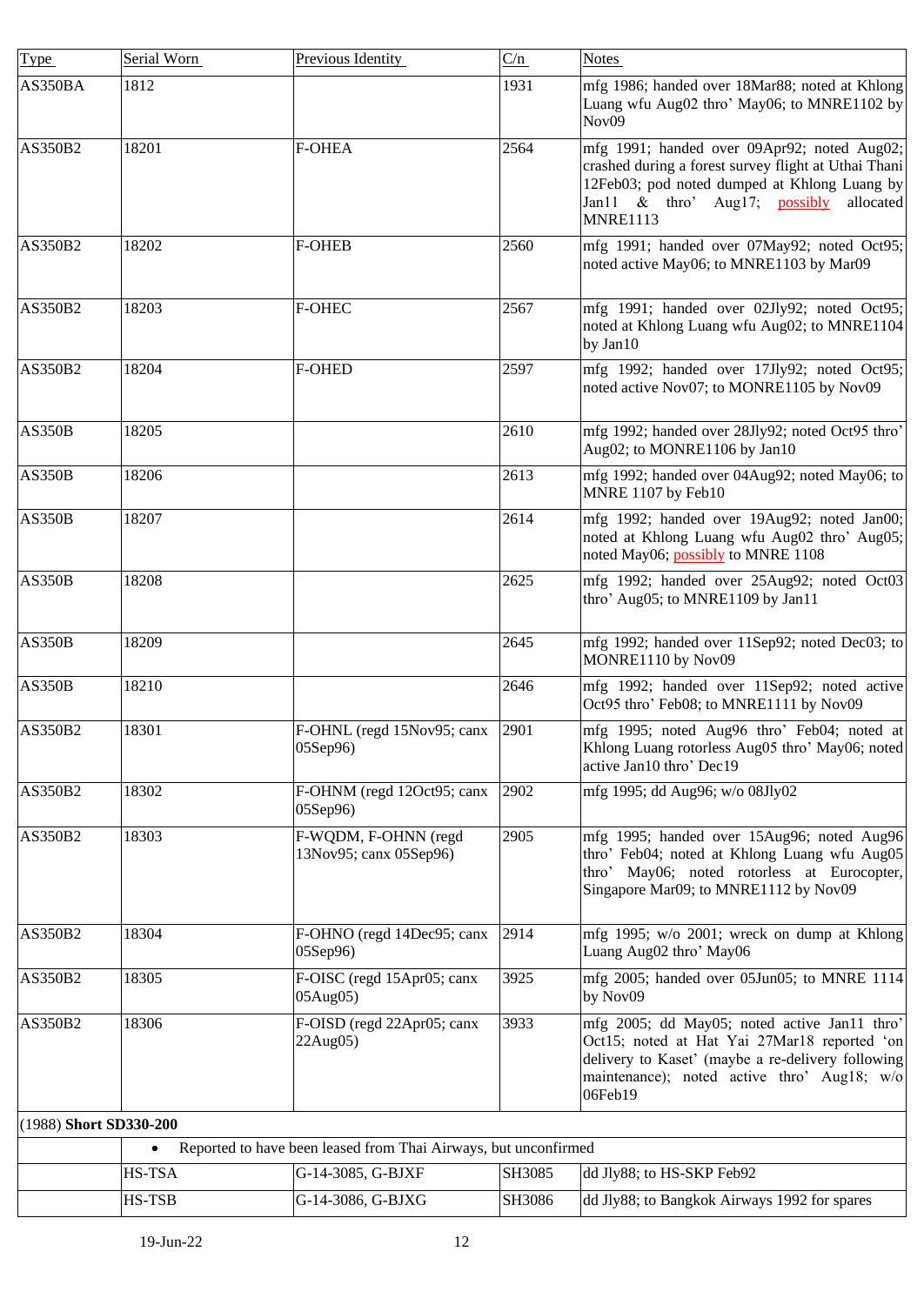<span id="page-12-1"></span><span id="page-12-0"></span>

| <b>Type</b>       | Serial Worn                         | Previous Identity | C/n       | <b>Notes</b>                                                                                                                                                                                                                                                                                        |
|-------------------|-------------------------------------|-------------------|-----------|-----------------------------------------------------------------------------------------------------------------------------------------------------------------------------------------------------------------------------------------------------------------------------------------------------|
|                   | HS-TSC                              | G-14-3087, G-BJXH | SH3087    | dd Jly88; to Bangkok Airways 1992 for spares                                                                                                                                                                                                                                                        |
|                   | HS-TSD                              | <b>G-BKDL</b>     | SH3088    | dd Jly88; to Bangkok Airways 1992 for spares                                                                                                                                                                                                                                                        |
| (1992) Cessna 208 |                                     |                   |           |                                                                                                                                                                                                                                                                                                     |
| 208               | 1911                                | <b>N9788F</b>     | 20800204  | handed over 17Jan92; canx to Thailand 22Jan92;<br>noted active thro' Aug18                                                                                                                                                                                                                          |
| 208               | 1912                                | N9789F            | 20800205  | handed over 17Jan92; canx to Thailand 22Jan92;<br>noted active thro' Feb20                                                                                                                                                                                                                          |
| 208               | 1913                                | <b>N9790F</b>     | 20800206  | handed over 17Jan92; canx to Thailand 22Jan92;<br>noted active thro' Jan16; noted on apron at Nakhon<br>Sawan Dec18; noted at Surasri Jun21                                                                                                                                                         |
| 208               | 1914                                | N5250E, N1229Q    | 20800263  | handed over 03Dec97; [N1229Q belatedly canx<br>04Nov13 as Expired]; noted active thro' Jly20                                                                                                                                                                                                        |
| 208               | 1915                                | N5200Z, N1240T    | 20800265  | handed over 03Dec97; [N1240T belatedly canx<br>22Feb17 as Expired]; noted active thro' May22                                                                                                                                                                                                        |
| 208               | 1916                                | N52626, N1240Z    | 20800266  | handed over 03Dec97; [N1240Z belatedly canx<br>22Feb17 as Expired]; noted active thro' May20;<br>noted at Surasri Jun21                                                                                                                                                                             |
| 208               | 1917                                | N5200U, N12408    | 20800267  | handed over 03Dec97; [N12408 belatedly canx<br>15Apr13 as Expired]; noted active thro' Aug18;<br>noted on apron at Nakhon Sawan Dec18; w/o<br>24Sep19                                                                                                                                               |
| 208               | 1918                                | N5264S, N1241A    | 20800268  | handed over 03Dec97; [N1241A belatedly canx<br>16Sep14 as Expired]; noted active thro' Jly20                                                                                                                                                                                                        |
| 208B              | 1921                                | N12788            | 208B1134* | dd Jly05; canx to Thailand 12Aug05; noted active<br>thro' May22                                                                                                                                                                                                                                     |
| 208B              | 1922                                | N21005            | 208B1313  | canx to Thailand 05Sep08; noted active thro'<br>May22                                                                                                                                                                                                                                               |
| 208B/EX           | 1931                                | N931K             | 208B5218  | ferried by Southwind Global Aviation from USA<br>via Hawaii 27Jun15; arrived in Thailand late-<br>Jly15; canx to Thailand 22Sep15; noted active<br>thro' Jly20                                                                                                                                      |
| 208B/EX           | 1932                                | N5060K, N932K     | 208B5219  | ferried by Southwind Global Aviation from USA<br>via Hawaii 27Jun15; arrived in Thailand late-<br>Jly15; canx to Thailand 22Sep15; noted active<br>thro' May20; noted at Surasri Jun21                                                                                                              |
| $208B/EX$         | 1933                                | N193K             | 208B5333  | dd to Don Mueang 07Jan16; to Nakhon Sawan<br>10Jan16; canx to Thailand 24Jan17; noted active<br>thro' Apr20                                                                                                                                                                                         |
|                   | (1997) Beech King Air B-300 / "350" |                   |           |                                                                                                                                                                                                                                                                                                     |
|                   | 2011                                | N3268Z            | FL-146    | at Stansted on dd 25May97; handed over 03Jun97;<br>exported to Thailand 07Jan99; noted thro' Jan12;<br>to Rocky Mountain Metro, CO 2012/13 (believed<br>departed Don Mueang 17Aug12) for installation of<br>cloud-seeding equipment; returned to Thailand;<br>noted active thro' Jun22              |
|                   | 2012                                | N3269W            | FL-147*   | at Stansted on dd 25May97; handed over 03Jun97;<br>exported to Thailand 20Nov98; noted active thro'<br>Aug11; to Rocky Mountain Metro, CO 2012/13<br>(believed departed Don Mueang 17Aug12) for<br>installation of cloud-seeding equipment; returned<br>to Thailand; noted active Aug14 thro' Mar18 |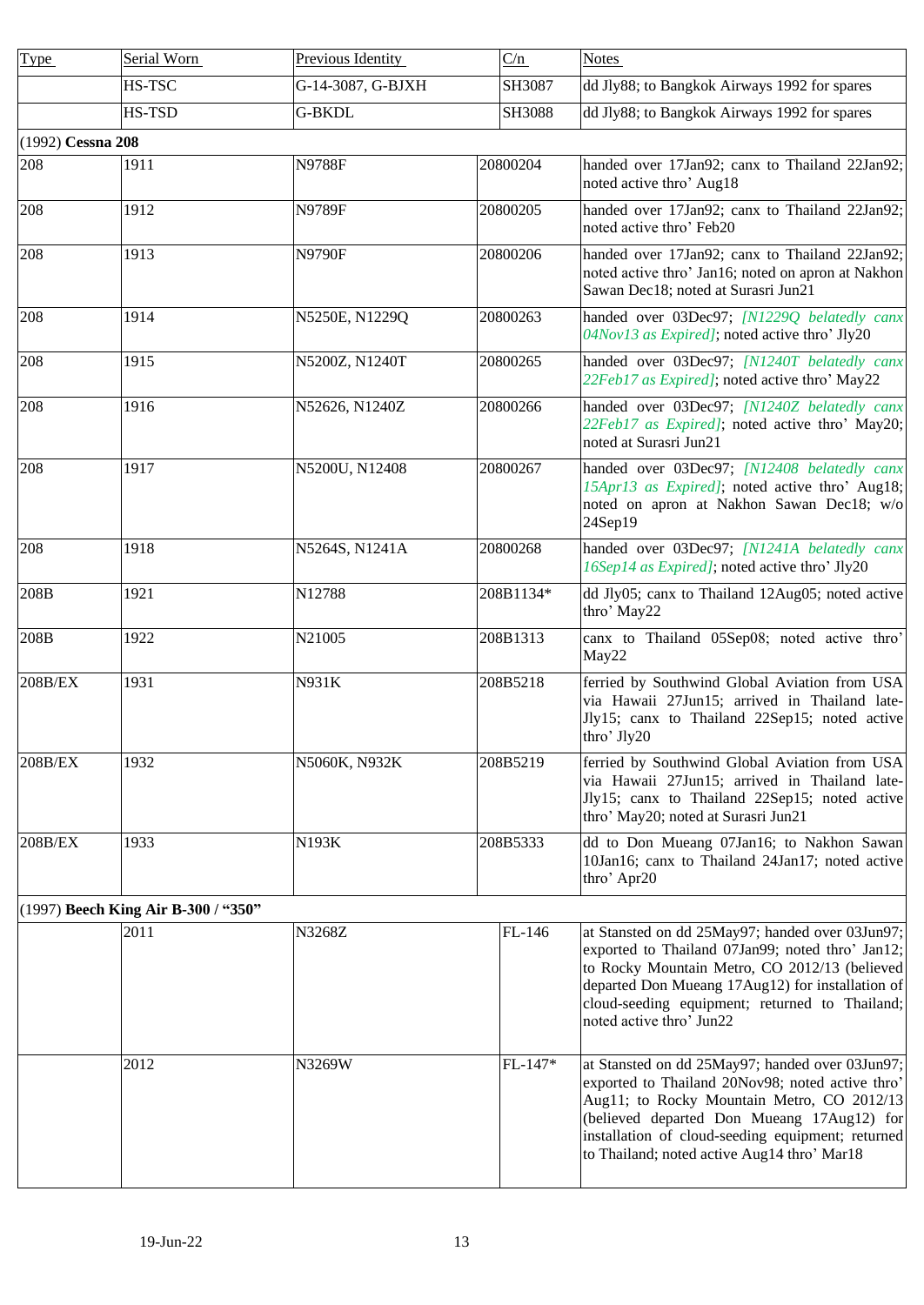<span id="page-13-1"></span><span id="page-13-0"></span>

| Type              | Serial Worn         | Previous Identity                                  | C/n    | <b>Notes</b>                                                                                                                                                                                                                                  |
|-------------------|---------------------|----------------------------------------------------|--------|-----------------------------------------------------------------------------------------------------------------------------------------------------------------------------------------------------------------------------------------------|
|                   | 2013                | N6350A (canx 09Nov12)                              | FL-650 | ferried through Santa Maria, Azores on dd 18Jun11<br>(as N6350A); noted active thro' Apr20                                                                                                                                                    |
| (1997) Bell 412EP |                     |                                                    |        |                                                                                                                                                                                                                                               |
|                   | 21111               | N7244S                                             | 36165  | exported to Thailand 08Oct97; noted active thro'<br>Feb20                                                                                                                                                                                     |
|                   | (1999) CASA CN-235M |                                                    |        |                                                                                                                                                                                                                                               |
|                   | 2221                |                                                    | N041   | noted in production Apr98; dd Apr99; noted thro'<br>Jan10; noted tail-less at Nakhon Sawan Jan11;<br>noted active Nov15 thro' Aug18; noted hangared at<br>Nakhon Sawan Jan20                                                                  |
|                   | 2222                |                                                    | N042   | noted in production Apr98; dd Apr99; noted active<br>thro' Apr14; noted engineless at Chiang Mai Jan15<br>until flown out to Nakhon Sawan 06Dec16; noted<br>active Nov17; noted hangared at Nakhon Sawan<br>Jan18 & Jan20; noted active Jun22 |
| (2010) Bell 407   |                     |                                                    |        |                                                                                                                                                                                                                                               |
|                   | 2311                | <b>N417RW</b>                                      | 54023  | Export CofA E439460 from Bell Helicopter<br>Textron Inc to Royal Sky Co. (Bangkok) 12Oct10;<br>believed dd to Thailand Oct10; canx to Thailand<br>09Mar11; noted active thro' Apr20                                                           |
| 407GXP            | 2321                | C-FLMW                                             | 54643  | mfg Oct15; departed Seletar 08Aug16; dd to<br>Khlong Luang 12Aug16; C-FLMW canx to<br>Thailand 26Aug16; noted active thro' Jun20                                                                                                              |
| 407GXP            | 2322                | <b>C-FPWL</b>                                      | 54693  | noted at Seletar 01Sep17; dd to Khlong Luang<br>12Sep17; C-FPWL canx to Thailand 03Oct17;<br>noted active thro' May20                                                                                                                         |
|                   |                     | MNRE (MINISTRY OF NATURAL RESOURCES & ENVIRONMENT) |        |                                                                                                                                                                                                                                               |

# <span id="page-13-4"></span><span id="page-13-3"></span><span id="page-13-2"></span>**Serial number system**

MNRE adopted a similar serial number system to Kaset, with the first number indicating the type and the last three numbers the individual serial.

<span id="page-13-5"></span>

| (2008) Aerospatiale AS350 |                                                                                          |               |         |                                                                                                                                                                                                                                                                                                                                                                                              |  |
|---------------------------|------------------------------------------------------------------------------------------|---------------|---------|----------------------------------------------------------------------------------------------------------------------------------------------------------------------------------------------------------------------------------------------------------------------------------------------------------------------------------------------------------------------------------------------|--|
|                           | Most of the surviving Kaset AS350's were transferred to MNRE in 2008/09 and reserialled. |               |         |                                                                                                                                                                                                                                                                                                                                                                                              |  |
| AS350BA                   | 1101                                                                                     | 1811?         | 1876?   | possibly allocated to 1811 c/n 1876; located at<br>Khlong Luang & status 'on Type C inspection<br>since 1997; awaiting sale (engine used in other<br>helicopters)' Oct12 thro' 2018; TT 2295:24hrs<br>2018; not listed in MNRE 2019 Annual Report                                                                                                                                            |  |
| AS350BA                   | 1102<br>'Chaophraya' (red)                                                               | 1812          | 1931    | noted Nov09; noted at Khlong Luang wfu &<br>rotorless (as MNRE1102) Jan10; located at Khlong<br>Luang & status 'on Type C inspection since 1998;<br>awaiting sale (engine used in other helicopters)'<br>Oct12 thro' 2018; TT 2945:54hrs 2018; noted<br>dumped thro' Apr19; not listed in MNRE 2019<br>Annual Report; to Suranaree University of<br>Technology, Nakhon Ratchasima late-Aug19 |  |
| $AS350BA*$                | 1103<br>(green)                                                                          | F-OHEB, 18202 | $2560*$ | noted active Dec08; w/o 17Aug10; boom reused on<br>MNRE1107; located at Khlong Luang & status<br>'awaiting sale' Oct12; not listed in MNRE 2017<br>(or subsequent) Annual Report                                                                                                                                                                                                             |  |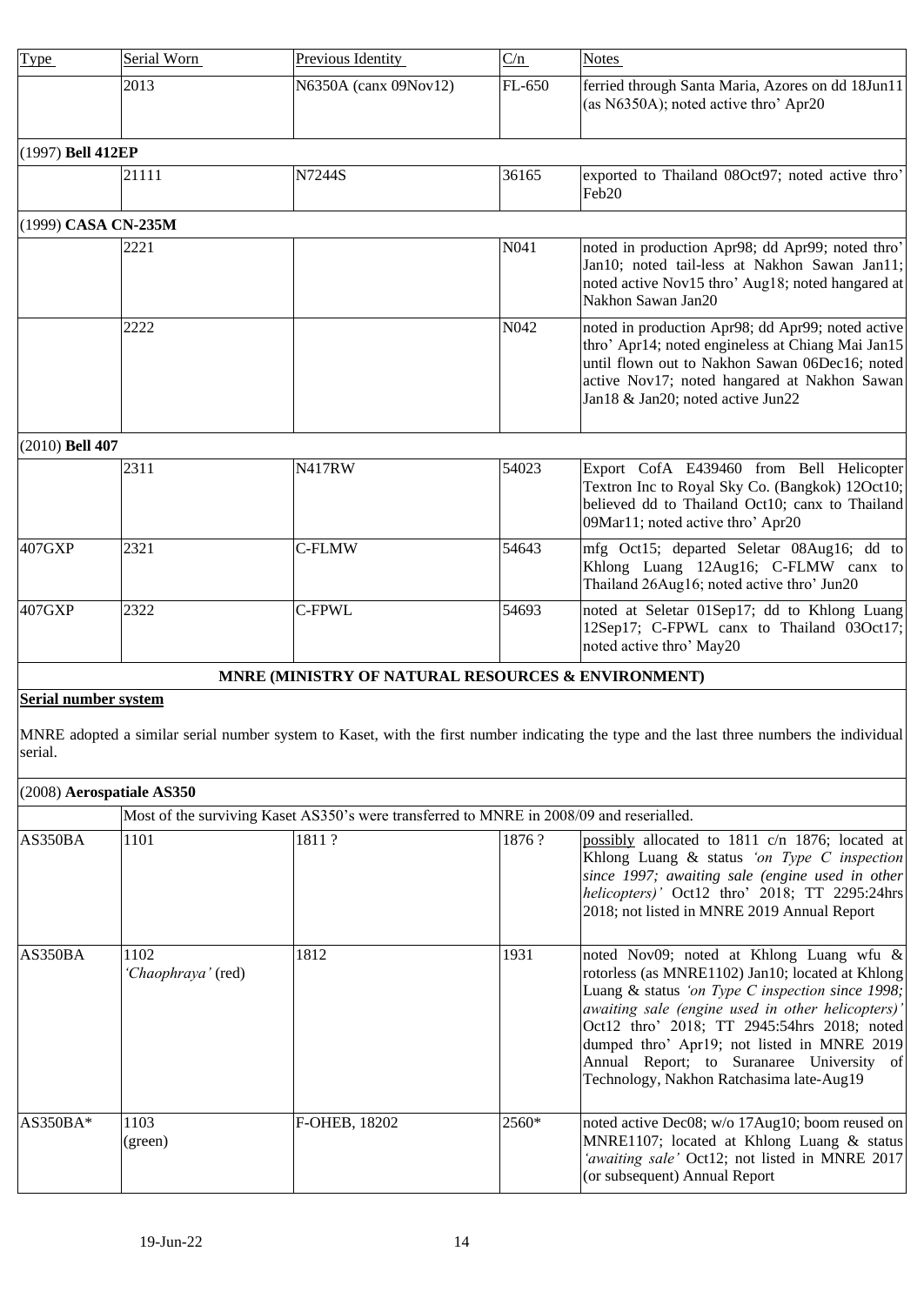| Type                | Serial Worn                                  | Previous Identity | C/n   | <b>Notes</b>                                                                                                                                                                                                                                                                                                                                                                                                                                                                                                                                                                                                                        |
|---------------------|----------------------------------------------|-------------------|-------|-------------------------------------------------------------------------------------------------------------------------------------------------------------------------------------------------------------------------------------------------------------------------------------------------------------------------------------------------------------------------------------------------------------------------------------------------------------------------------------------------------------------------------------------------------------------------------------------------------------------------------------|
| <b>AS350B</b>       | 1104<br>'Sirinat'<br>(red)                   | F-OHEC, 18203     | 2567* | noted active Jan10; noted rotorless at Khlong<br>Luang Jly12 thro' Jan13; located at Khlong Luang<br>& status 'out of service, waiting for parts' Oct12;<br>noted apparently active Feb14, Oct16 & Aug17;<br>located at Khlong Luang & status 'active, on duty'<br>2017; located at Khlong Luang & status 'can't fly;<br>completed Type C inspection' 2018 (TT<br>6086:36hrs); noted at Khlong Luang awaiting<br>major maintenance Apr19 & Aug19; located at<br>Khlong Luang & status 'being sold' 2019 (TT<br>6086:36hrs)                                                                                                          |
| AS350B /<br>AS350B2 | 1105<br>'Inthanon'<br>(green, later red)     | F-OHED, 18204     | 2597* | noted Nov09; noted damaged & rotorless at<br>Khlong Luang Jan10 thro' Jan13; located at<br>Khlong Luang & status 'out of service, waiting for<br>parts' Oct12; noted complete Feb14; believed to<br>Singapore c2015 for upgrade to AS350B2 $\&$<br>returned by Aug17; located at Nakhon Ratchasima<br>& status 'active, on duty' 2017; noted on apron at<br>Nakhon Sawan Dec18; located at Southern Flight<br>Operation Center & status 'safe & able to fly' 2018<br>(TT 7424:36hrs); located at Southern Flight<br>Operation Center & status 'safe & able to fly' 2019<br>(TT 7845:10hrs); noted active thro' Aug20                |
| AS350B/<br>AS350B2  | 1106<br>'Phu Kradueng'<br>(green, later red) | 18205             | 2610  | noted wfu & rotorless at Khlong Luang Jan10;<br>located at Khlong Luang & status 'out of service,<br>waiting for parts' Oct12; noted wfu & rotorless at<br>Khlong Luang Jan15; to Singapore c2015 for<br>upgrade to AS350B2 & returned cAug17 (in red<br>scheme); located at Chiang Mai & status 'can't fly;<br>MOD, Type C, Singapore 2015' 2017; located at<br>Central Flight Operation Center (ie. Nakhon<br>Sawan) & status 'safe & able to fly' 2018 (TT<br>6739:30hrs); located at Central Flight Operation<br>Center (ie. Nakhon Sawan) & status 'safe & able to<br>$fly'$ 2019 (TT 7260:05hrs); noted active thro'<br>May21 |
| <b>AS350B</b>       | 1107<br>'Chiang Dao'<br>$(\text{red})$       | 18206             | 2613  | noted Feb10; located at Trang & status 'active'<br>Oct12; noted active Aug13 thro' Sep14 (with boom<br>of 1103 c/n 2560); noted at Khlong Luang Aug17<br>with status as 'out of service, waiting for parts';<br>located at Khlong Luang & status 'can't fly; Type<br>C Budget Request 2017' 2017; located at Khlong<br>Luang & status 'can't fly; completed Type C<br>inspection' 2018 (TT 8949:48hrs); noted at Khlong<br>Luang awaiting major maintenance Apr19 &<br>Aug19; located at Khlong Luang & status 'being'<br>sold' 2019 (TT 8949:48hrs)                                                                                |
| AS350B /<br>AS350BA | 1108<br>'Salawin'<br>(red)                   | 18207?            | 2614? | possibly allocated to 18207 c/n 2614; hard landing<br>in Chiang Rai 18Jun10; damaged pod noted at<br>Khlong Luang Jan11 thro' Jan12; located at<br>Khlong Luang & status 'awaiting sale' Oct12;<br>located at Khlong Luang & status 'Accident at<br>Chiang Rai on 18Jun10' 2017; located at Khlong<br>Luang & status 'Accident at Chiang Rai on<br>18Jun10; awaiting sale' 2018 (TT 5014.36hrs);<br>pod noted dumped thro' Aug19; not listed in 2019<br><b>MNRE Annual Report</b>                                                                                                                                                   |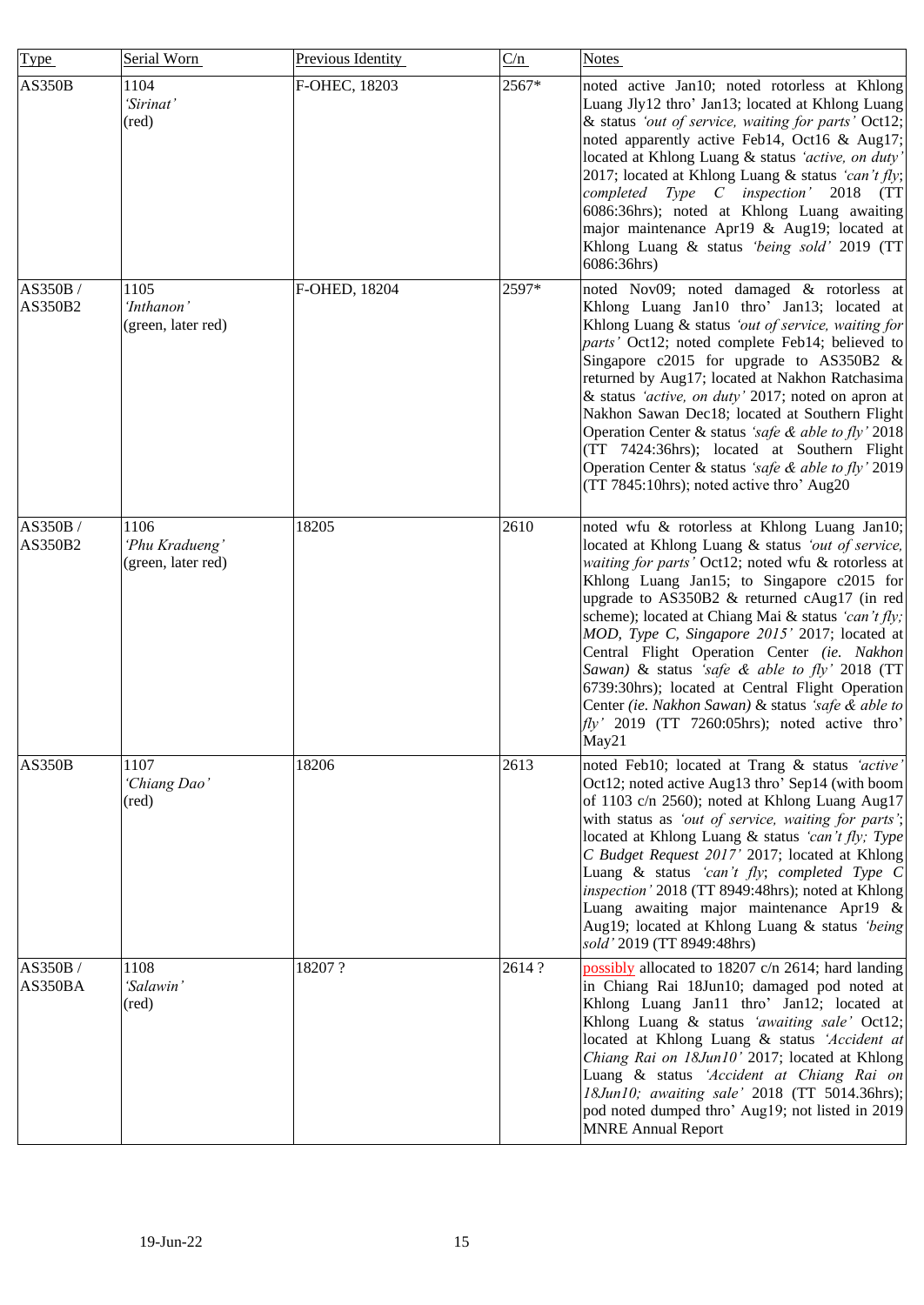| Type               | Serial Worn                     | Previous Identity     | C/n    | <b>Notes</b>                                                                                                                                                                                                                                                                                                                                                                                                                                                                                                                                                                                                                                                                                           |
|--------------------|---------------------------------|-----------------------|--------|--------------------------------------------------------------------------------------------------------------------------------------------------------------------------------------------------------------------------------------------------------------------------------------------------------------------------------------------------------------------------------------------------------------------------------------------------------------------------------------------------------------------------------------------------------------------------------------------------------------------------------------------------------------------------------------------------------|
| AS350B/<br>AS350BA | 1109<br>'Similan'<br>(red)      | 18208                 | 2625*  | noted Jan11; located at Nakhon Ratchasima &<br>status 'active' Oct12; noted thro' Jan13; noted at<br>Khlong Luang wfu & awaiting parts Feb14 thro'<br>Jan15; noted active Aug16 & Oct16; located at<br>Khlong Luang & status 'can't fly; Type C Budget<br>Request 2016' 2017;<br>due to go to Singapore late 2017 for refurbishment;<br>noted at Khlong Luang, probably active, Apr18;<br>located at Khlong Luang & status 'can't fly;<br>completed Type C inspection' 2018 (TT<br>7127.36hrs); noted at Khlong Luang awaiting<br>major maintenance Apr19 & Aug19; located at<br>Khlong Luang & status 'awaiting sale' 2019 (TT<br>7127.36hrs)                                                         |
| AS350B/<br>AS350BA | 1110<br>'Erawan'<br>(red)       | 18209                 | 2645*  | noted Nov09; noted at Khlong Luang rotorless<br>Jan10 thro' Jan11 (green); noted at Ardmore, NZ<br>Jly12 & to Airwork NZ for conversion to<br>AS350BA; located at Khlong Luang & status<br>'active' Oct12; noted back at Khlong Luang Jan13<br>& active thro' Sep14; at Khlong Luang Aug17 &<br>status 'out of service, waiting for parts'; located at<br>Khlong Luang & status 'can't fly; Type C Budget<br>Request 2018' 2017; still wfu thro' Apr18; located<br>in Malaysia & status 'S&M Type C with improved<br>performance from AS350B2 in Malaysia' 2018 (TT<br>6219.00hrs); located in Malaysia & status 'in the<br>process of Type C Inspection & upgrade to<br>AS350B2' 2019 (TT 6219.00hrs) |
| AS350B/<br>AS350BA | 1111<br>'Phanombencha'<br>(red) | 18210                 | 2646*  | noted Nov09; noted at Ardmore, NZ Jly12 (red) &<br>to Airwork NZ for conversion to AS350BA;<br>located at Khlong Luang & status 'active' Oct12;<br>noted active Aug13 & thro' Jan16; located at<br>Khlong Luang & status 'can't fly; Type C Budget<br>Request 2017' 2017; due to go to Singapore late<br>2017 for refurbishment; located at Khlong Luang<br>& status 'can't fly; completed Type C inspection'<br>2018 thro' 2019 (TT 4733.48hrs)                                                                                                                                                                                                                                                       |
| AS350B2            | 1112<br>'Khao Yai'<br>(red)     | F-WQDM, F-OHNN, 18303 | 2905*  | noted active Nov09; located at Kanchanaburi &<br>status 'out of service' Oct12; noted active thro'<br>Nov13; noted Jan15 awaiting repair after hard<br>landing; noted active Mar15; noted rotorless Jan17;<br>believed active Aug17; located at Khlong Luang &<br>status 'waiting for replacement of FCU, S-Eom,<br>France 2016' 2017; located at Khlong Luang &<br>status 'can't fly; STARFLEX life-expired & waiting<br>for engine change' 2018 (TT 5645.48hrs); located<br>at Northeast Regional Flight Operations Center &<br>status 'safe & able to fly' 2019 (TT 5848:05hrs);<br>noted active thro' Aug20                                                                                        |
| AS350BA            | 1113                            | F-OHEA, 18201 ?       | 2564 ? | possibly allocated to 18201 c/n 2564 but that<br>crashed 12Feb03 & pod noted dumped at Khlong<br>Luang by Jan11 & thro' 2017; MNRE 1113<br>suffered hard landing 11Feb13; located at Khlong<br>Luang & status 'hard landing 11Feb13 & engine<br>used in other helicopters' 2017; located at Khlong<br>Luang & status 'hard landing 11Feb13 & engine<br>used in other helicopters; awaiting sale' 2018 (TT<br>4377.42hrs); not listed in 2019 MNRE Annual<br>Report                                                                                                                                                                                                                                     |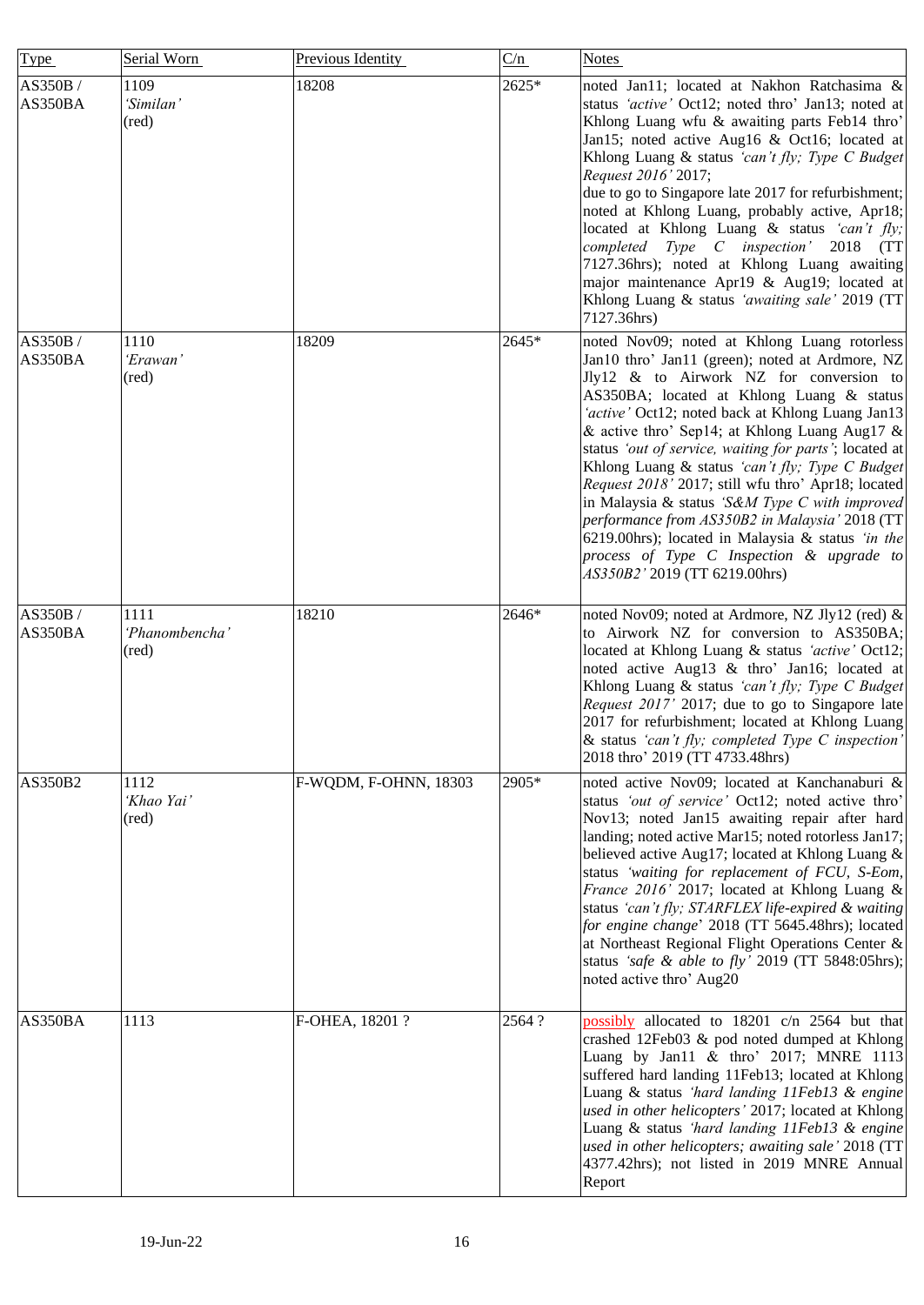<span id="page-16-5"></span><span id="page-16-4"></span><span id="page-16-3"></span><span id="page-16-2"></span><span id="page-16-1"></span><span id="page-16-0"></span>

| <b>Type</b>                | Serial Worn                  | Previous Identity                                     | C/n       | <b>Notes</b>                                                                                                                                                                                                                                                                                                                                                                                                                                                                                                                                                       |
|----------------------------|------------------------------|-------------------------------------------------------|-----------|--------------------------------------------------------------------------------------------------------------------------------------------------------------------------------------------------------------------------------------------------------------------------------------------------------------------------------------------------------------------------------------------------------------------------------------------------------------------------------------------------------------------------------------------------------------------|
| AS350B2                    | 1114<br>'Tarutao'<br>(red)   | F-OISC, 18305                                         | 3925*     | noted Nov09; noted at Khlong Luang rotorless<br>Jan11; noted active Jan12; located at Nakhon<br>Sawan & status 'active' Oct12; noted active thro'<br>Mar15; at Khlong Luang Aug17 with status as 'out<br>of service, waiting for parts'; located at Khlong<br>Luang & status 'can't fly; Type C Budget Request<br>2018' 2017; still wfu thro' Apr18; located in<br>Malaysia & status 'can't fly'; $S \& N S \& Aom Type$<br>"C" in Malaysia' 2018 (TT 2946.05hrs); located in<br>Malaysia & status 'in the process of Type "C"<br>Inspection' 2019 (TT 2946.05hrs) |
| AS350B3e                   | 1117<br>'Doi Luang'          | 9V-HBJ                                                | 7840*     | [9V-HBJ regd 20Mar14; canx 13Jun14]; noted at<br>Eurocopter, Singapore Jun14, pre-delivery; handed<br>over 22Jly14; noted active Aug14; located at<br>Khlong Luang & status 'active, on duty' 2017;<br>located at Northern Flight Operation Center &<br>status 'can't fly; pending purchase of Lever<br>Control P/N 350A33' 2018 (TT 1628.48hrs);<br>located at Northern Flight Operation Center &<br>status 'safe & able to fly' 2019 (TT 1979:40hrs);<br>noted active thro' Mar21                                                                                |
|                            | $(2011)$ Eurocopter EC135T2+ |                                                       |           |                                                                                                                                                                                                                                                                                                                                                                                                                                                                                                                                                                    |
|                            | 2215<br>'Phetra'             | <b>N440VE</b>                                         | 0970      | at Hat Yai (as N440VE) on dd 14Nov11; handed<br>over 26Dec11; noted active thro' Jan18; noted on<br>apron at Nakhon Sawan Dec18; MNRE 2019<br>Annual Report gives location as Central Flight<br>Operation Center (ie. Nakhon Sawan) & status as<br>'safe to fly'                                                                                                                                                                                                                                                                                                   |
| (2013) Quest Kodiak 100    |                              |                                                       |           |                                                                                                                                                                                                                                                                                                                                                                                                                                                                                                                                                                    |
|                            | 3116                         | N74KQ                                                 | 100-0074* | mfg Aug12; departed Wichita 10Feb13, to Bangor<br>- Goose Bay, Narsarsuaq, Reykjavik, Prestwick,<br>Finningley, Vienna & onwards to Thailand; arrived<br>Thailand 16Feb13; handed over 02Apr13; canx to<br>Thailand 24Apr13; MNRE 2019 Annual Report<br>gives location as Central Flight Operation Center<br>(ie. Nakhon Sawan) & status as 'waiting for repair<br>due to the expired propeller'; noted active thro'<br>Jan20                                                                                                                                      |
| (2022) Agusta AW169        |                              |                                                       |           |                                                                                                                                                                                                                                                                                                                                                                                                                                                                                                                                                                    |
|                            | 4218                         | I-EASO                                                | 69151     | noted test flying at Venegono 25Mar22                                                                                                                                                                                                                                                                                                                                                                                                                                                                                                                              |
|                            |                              | KHAO YAI NATIONAL PARK RANGERS                        |           |                                                                                                                                                                                                                                                                                                                                                                                                                                                                                                                                                                    |
| <b>Skyfox CA22 Gazelle</b> |                              |                                                       |           |                                                                                                                                                                                                                                                                                                                                                                                                                                                                                                                                                                    |
|                            | ปม340-01 / '05'              |                                                       | CA22063   | mfg May96; noted in shed near Khao Yai National<br>Park HQ 2002; to 'Tango', Don Mueang by Apr05<br>& noted there thro' Aug05 (gone by Nov08)                                                                                                                                                                                                                                                                                                                                                                                                                      |
|                            | ปม340-02 / '07'              |                                                       | CA22064   | mfg Jun96; noted in shed near Khao Yai National<br>Park HQ 2002; to 'Tango', Don Mueang by Apr05<br>& noted there thro' Aug05 (gone by Nov08); regd<br>U-U70 18Jan08                                                                                                                                                                                                                                                                                                                                                                                               |
|                            |                              | FACULTY OF ENGINEERING, KASETSART UNIVERSITY, BANGKOK |           |                                                                                                                                                                                                                                                                                                                                                                                                                                                                                                                                                                    |
| <b>Rotorway Exec 90</b>    |                              |                                                       |           |                                                                                                                                                                                                                                                                                                                                                                                                                                                                                                                                                                    |